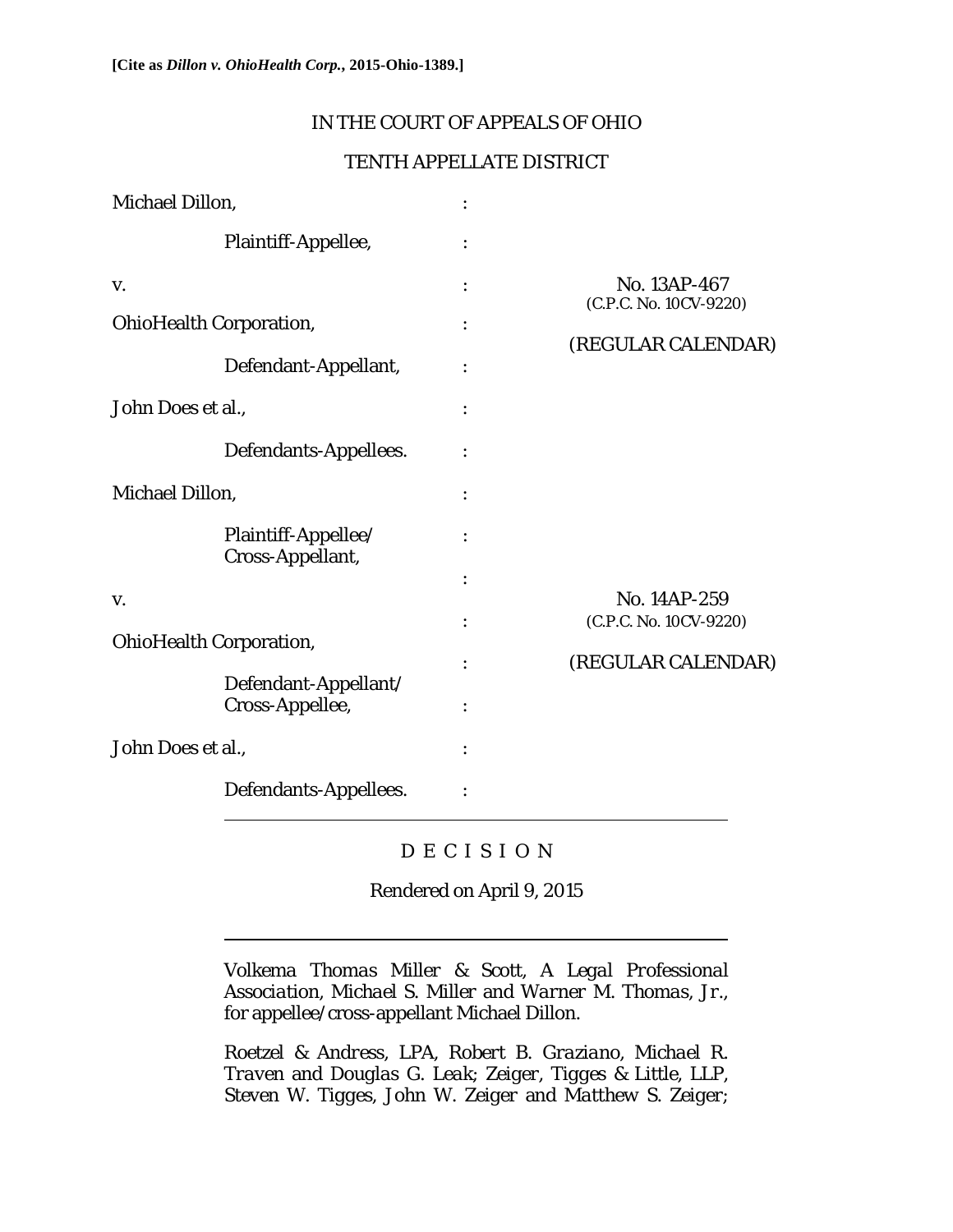*Chester P. Porembski*, for appellant/cross-appellee OhioHealth Corporation.

APPEAL from the Franklin County Court of Common Pleas

#### BRUNNER, J.

<u>.</u>

**{¶ 1}** This matter involves cross-appeals concerning a trial in the Franklin County Court of Common Pleas in which two different verdicts were rendered for the same trial by the same jury and on the same evidence, the first one for defendant-appellant/crossappellee, OhioHealth Corporation ("OhioHealth"), and the second one for plaintiffappellee/cross-appellant, Michael Dillon. The second verdict effectively "replaced" the first verdict and awarded Dillon nearly three million dollars for injuries Dillon alleged were inflicted by OhioHealth, through an employee, Frank Varian. The trial court did not inform any party of the first verdict, and the parties did not discover the fact of the first verdict until after the trial, when counsel were permitted to discuss the case with the jurors. The judgment appealed from is the trial court's March 4, 2014 post-trial order, rendered close to one year after the trial. The order we consider in this appeal vacates the trial court's final entry on the last jury verdict.

**{¶ 2}** Dillon appealed the March 4, 2014 order vacating the trial court's judgment in his favor. OhioHealth also appeals, claiming that, having correctly vacated the improper entry on the verdict in favor of Dillon, the trial court should have entered judgment in OhioHealth's favor based on the prior defense verdict from the same jury. OhioHealth further appeals a number of rulings on jury instructions, evidentiary issues, and motions for directed verdicts. Understandably, both parties appear to be concerned about the cost and expense of a new trial in this matter.<sup>1</sup> Unfortunately, on review, the best and only legally correct recourse is to affirm the trial court's order for retrial and remand it on all claims and issues.

<sup>&</sup>lt;sup>1</sup> The parties took more than 60 depositions in this case and tried the matter before a jury in a trial that spanned one month and included testimony from more than 40 witnesses.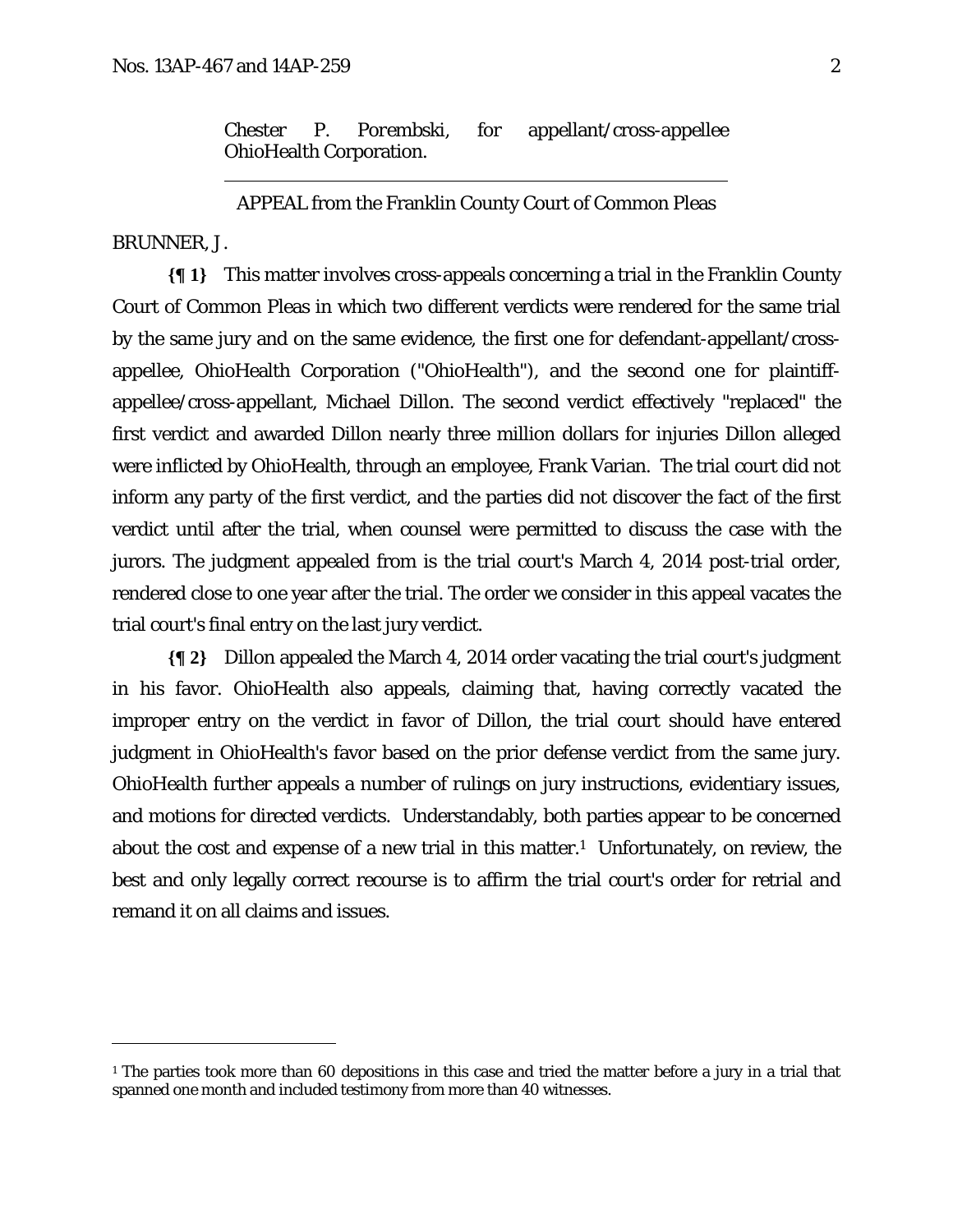<u>.</u>

### **I. FACTS AND PROCEDURAL HISTORY2**

**{¶ 3}** Dillon suffers from schizophrenia and has demonstrated tendencies to act erratically when not medicated. When Dillon's father discovered on June 20, 2009 that Dillon had not been taking his medication for at least one week, he sought assistance to stabilize Dillon and have him resume his prescribed course of medication. Dillon's father called for an emergency squad to transport Dillon to the hospital. An emergency squad in an ambulance responded, and emergency personnel convinced Dillon to accompany them to the hospital.

**{¶ 4}** Several times, while en route to the hospital, Dillon stood up in the ambulance, causing concern and speculation that he may have been attempting to exit the moving vehicle. Upon arriving at Doctor's Hospital West ("Doctor's West"), a hospital operated by defendant, OhioHealth, Dillon made several attempts to leave. Evidence varies about how vigorous or violent Dillon's attempts were to leave or avoid medical care. However, it is undisputed that Dillon was not compliant with instructions from healthcare workers at Doctor's West. A patient care assistant at the hospital, Frank Varian, attempted to physically subdue and hold Dillon in order to place him into a hospital bed.

**{¶ 5}** Testimony differs about how Varian subdued Dillon. Some witnesses testified that Varian put Dillon in a "full nelson." This is a hold accomplished by standing behind the subject, facing the subject's back, threading each arm underneath each of the subject's armpits, and locking hands behind the subject's head.3 It is undisputed that this hold has at least the possibility of causing neck damage.

**{¶ 6}** The evidence about how Dillon was ultimately forced to lie on the hospital bed was conflicting, but it is undisputed that he did not go willingly. Once Dillon was placed prone on the bed, he was chemically sedated and fastened into soft wrist and ankle restraints. Testimony also differs about whether Dillon was still being held in the full nelson position by Varian at the time he was sedated. If he had been, according to Dillon's expert, the relaxation of the muscles would have increased the possibility of injury from the hold.

<sup>&</sup>lt;sup>2</sup> The record is extremely extensive and rife with disagreements in testimony and other conflicts of evidence.

<sup>3</sup> *See, e.g.*, *Oxford English Dictionary* (3d Ed.2012) ("A hold in which both arms are passed under an opponent's arms from behind and the hands or wrists are clasped on the back of the neck.").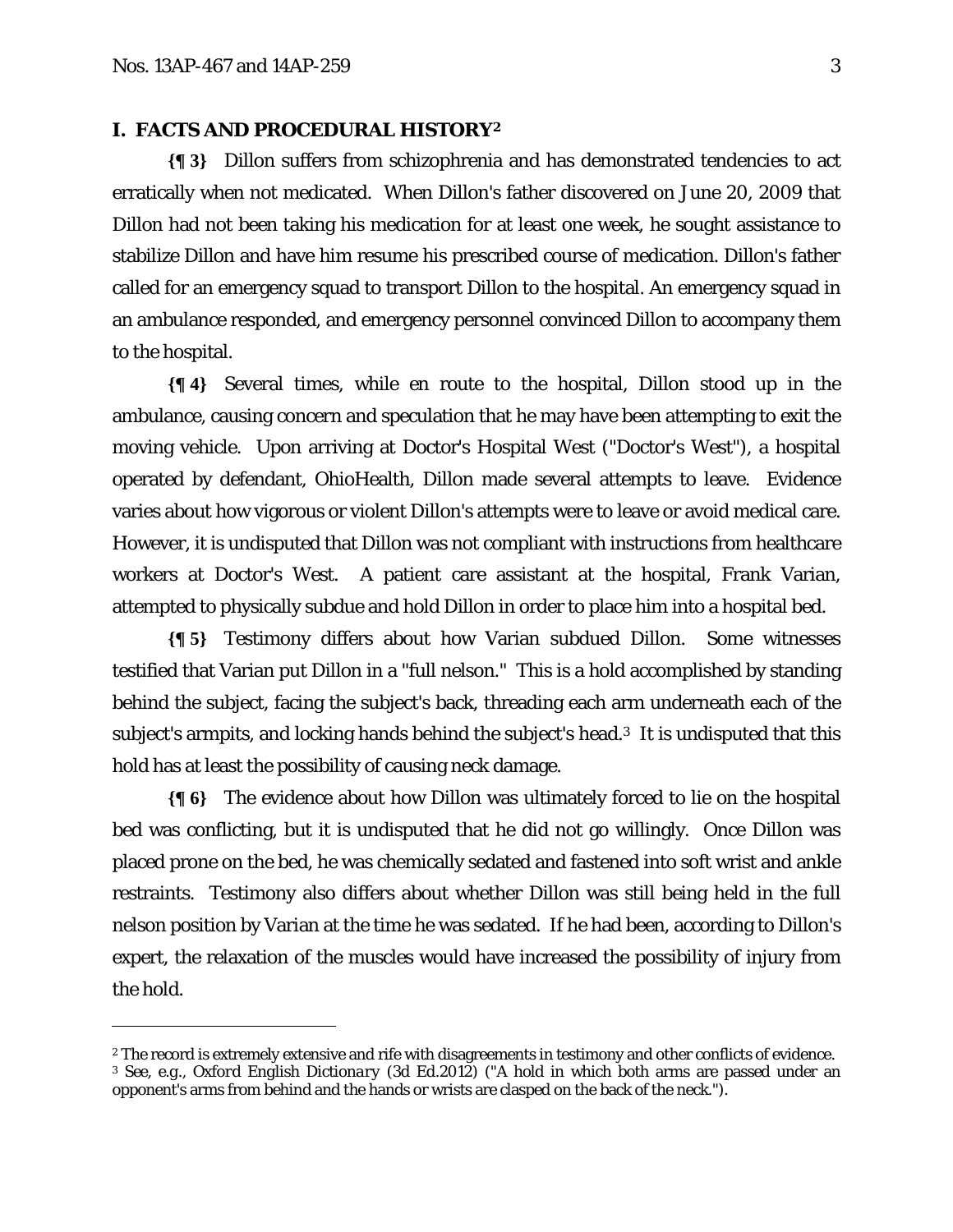**{¶ 7}** Approximately ten hours after Dillon was sedated and restrained at the hospital, workers there noticed him violently struggling in bed, leaning far forward and then whipping his head and upper body back against the mattress. He was chemically sedated a second time. The next evening, June 21, 2009, Dillon reported that he could not squeeze hard with either hand and was unable to move his legs. In addition, nurses noted that Dillon did not respond to stimuli intended to elicit pain when applied to his feet, toes, or legs.

**{¶ 8}** The next day, June 22, 2009, Dillon underwent a CT scan. Doctors discovered he had a subluxation of the C5-6 vertebrae that had apparently caused compression of the spinal cord and incomplete paralysis. Expert testimony varied on the etiology of Dillon's injury. Some suggested the subluxation may have already existed when Dillon came to Doctor's West and simply worsened while there. Some testified that it was likely the result of Varian's attempts to subdue Dillon, either solely or in conjunction with sedation. Others testified that Dillon could have either injured himself or aggravated an existing injury by whipping about in his restraints. There were a number of possible explanations offered for the undisputed fact that Dillon walked into Doctor's West but could not walk out.

**{¶ 9}** Initially, Dillon's paralysis was quite severe. He had no bowel or bladder control, was completely unable to move his legs, and he had only weak and unreliable control over some muscles in his arms. Dillon received treatment, including surgery and considerable therapy. By the time of trial, Dillon had recovered essentially full use of his arms, had better (though not perfect) control of his excretory functions, and could walk relatively short distances with the aid of a walker.

**{¶ 10}** Although, initially, a large number of parties were named in the complaint, Dillon ultimately dismissed all of them before trial except for OhioHealth. Dillon went to trial against only OhioHealth on April 5, 2013 before a jury of eight. At the close of Dillon's evidence and again at the close of all evidence, OhioHealth moved for directed verdicts. The trial court denied these motions, and jury began deliberations on April 30, 2013.

**{¶ 11}** Before any verdict was announced in open court, on May 2, 2013, at 10:05 a.m., the trial court's bailiff sent a text message to counsel for both parties, informing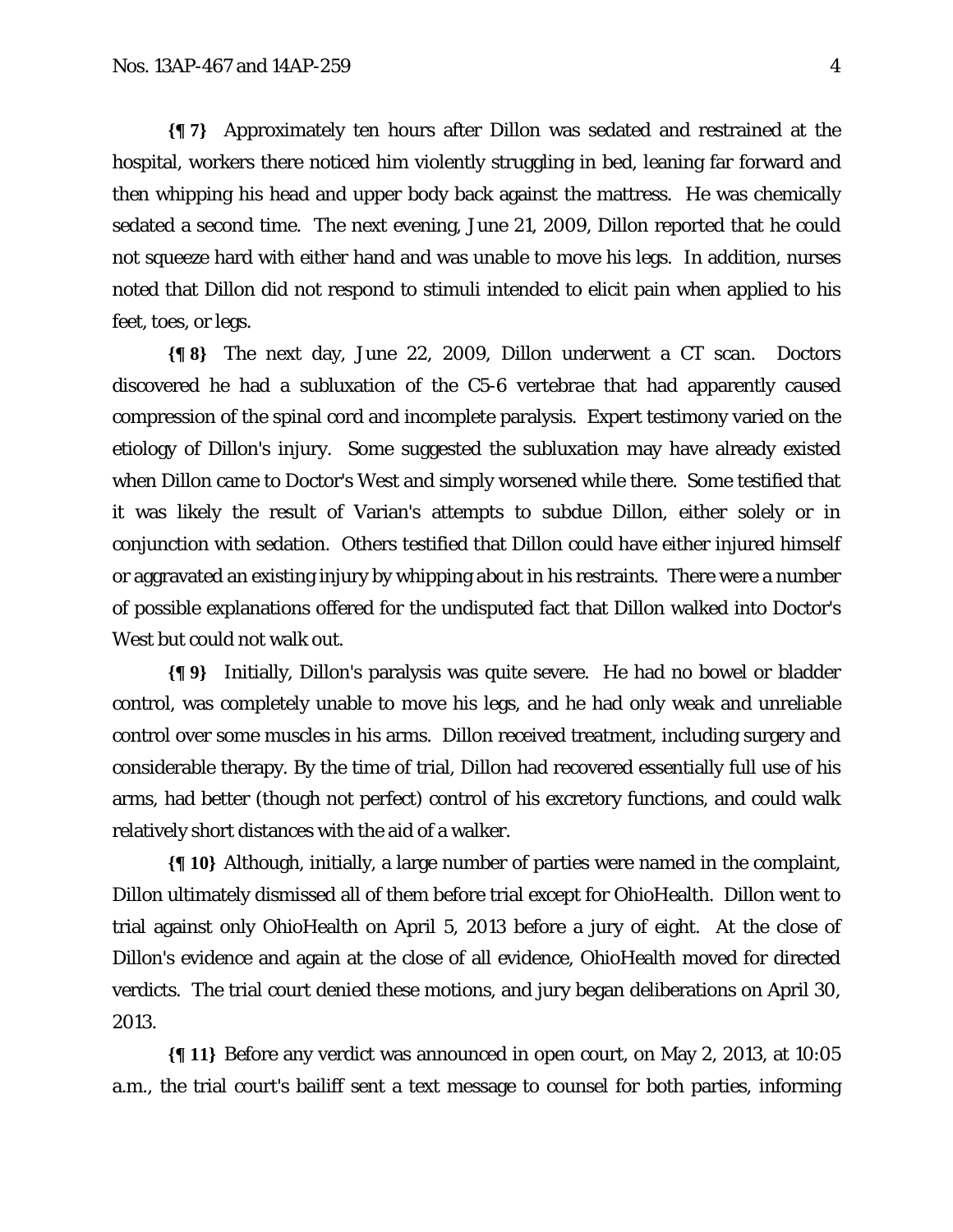them that the jury had reached a verdict. Counsel and others involved in the trial appeared in the courtroom, at which time the trial court informed them that the jury had not reached a verdict, but, rather, had a question. The jury's question related to whether OhioHealth could be considered vicariously liable for the acts of Varian. At the end of the hearing, OhioHealth's counsel specifically asked the trial judge if the jury had returned a verdict, and the trial judge answered "no." (Tr. Vol. XIV, 2196.) Later in the day, the jury had additional questions, this time relating to whether comparative negligence could be imputed to Dillon based on conduct by Dillon's father and whether pre-hospitalization conduct could be considered. Approximately four and one-half hours after the bailiff had first announced that the jury had a verdict/question, the bailiff again contacted counsel and informed them, "NOW we have a verdict." (R. 672, exhibit No. 1.)

**{¶ 12}** The parties, counsel, the jury, and all other necessary persons again assembled in the courtroom. The judge conferred on the record with the jury foreperson and confirmed that the jury had reached a verdict. Then, the judge read the verdict in open court for \$2,866,521.35 in favor of Dillon. After thanking the jury for their service and relieving them from the admonition not to discuss the case, the judge adjourned the trial and freed the jurors to mingle with counsel.

**{¶ 13}** During informal discussions between jury and counsel for OhioHealth, some jurors apparently mentioned that the jury had initially reached, signed, and attempted to present a verdict in favor of OhioHealth. When OhioHealth learned from the jurors that this had happened, counsel for OhioHealth sought copies of the first set of verdict forms from trial court staff. A trial court staff member informed OhioHealth's counsel that the forms had been discarded because they had not been completed properly. After requests by OhioHealth designed to ensure that the trash would not be emptied and/or the prior verdict forms permanently destroyed, the trial judge retrieved the verdict forms from the recycling bin and promised to hold a hearing on the matter.

**{¶ 14}** On May 6, 2013, the trial judge entered a statement on the record explaining what had happened. Two interrogatories and a general verdict were returned by the jury at approximately 10:00 a.m. on May 2, 2013. One interrogatory sought an answer to the question of whether Varian was negligent. The second sought an answer to whether, if found negligent, Varian's negligence was the proximate cause of Dillon's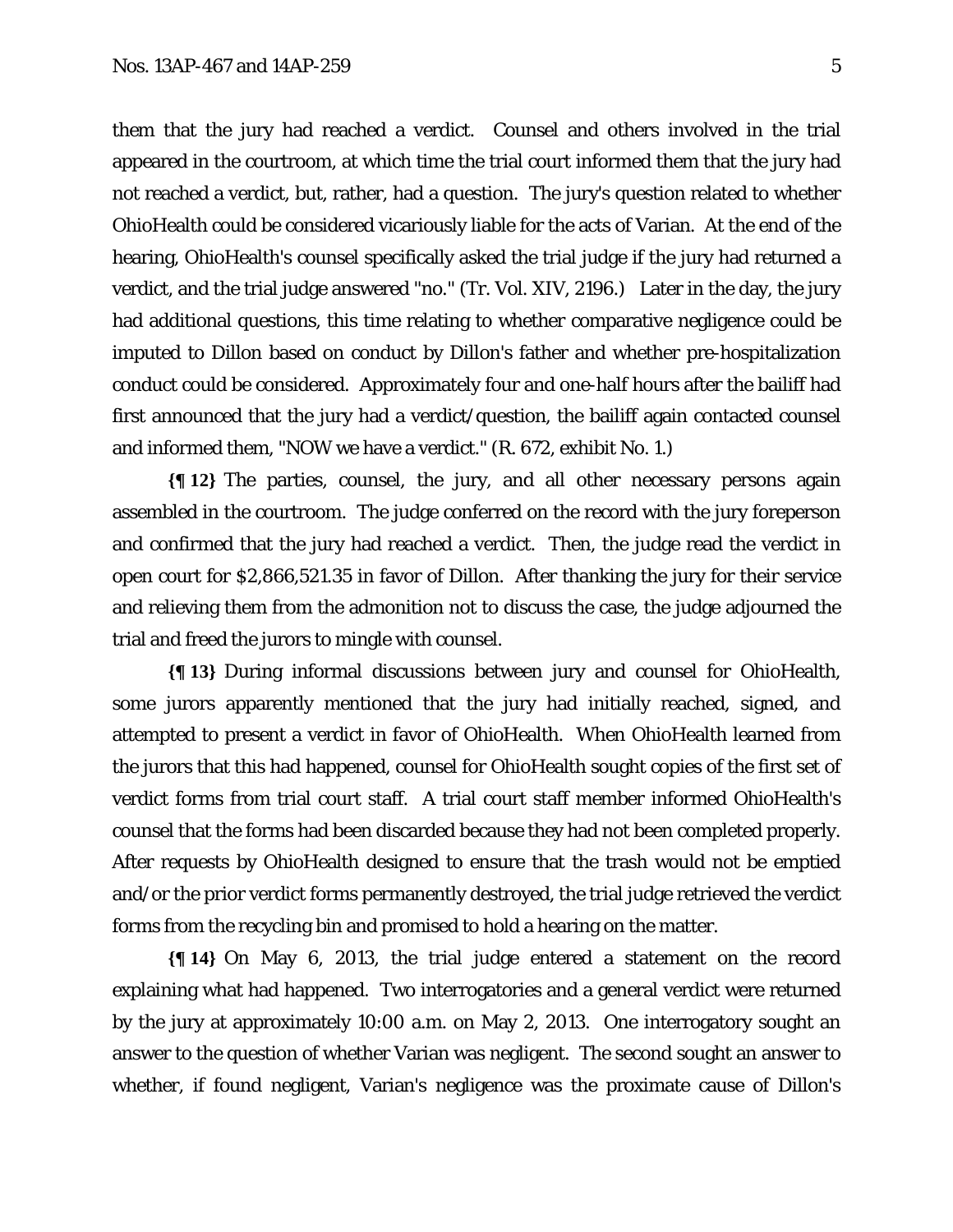injuries. The jury answered the first interrogatory "yes" and the second "no." Each interrogatory was signed by the requisite supermajority of six jurors. However, the group of six was not the same for each interrogatory. Two jurors who signed the first interrogatory did not sign the second and vice-versa. All eight jurors signed a general verdict in favor of OhioHealth finding that it was not liable to Dillon. The court, believing that the "same juror rule" applied in this situation so as to render the initial, unverified verdict defective, discarded the verdict forms. The judge then sent the bailiff back to the jury room with instructions to tell the jury that the same group of jurors needed to sign the interrogatories and to continue their deliberations.

**{¶ 15}** Based on these circumstances, counsel for OhioHealth requested that the trial court enter a judgment consistent with the first verdict. Instead, the trial court entered judgment later that day on the second verdict, in favor of Dillon.4

**{¶ 16}** Ten days later, OhioHealth filed a post-trial motion requesting that the trial court vacate its entry of judgment on the second verdict in favor of Dillon and instead enter judgment on the first verdict in favor of OhioHealth. OhioHealth also submitted three affidavits that it had obtained from jurors as evidentiary support for its post-trial motion. Dillon opposed the motion and requested that the affidavits be stricken. The parties appealed the trial court's actions, but this court stayed the appeal on June 12, 2013 until the trial court decided the pending motions.

**{¶ 17}** On March 4, 2014, the trial court vacated the entry on the second verdict in favor of Dillon and struck two of the three juror affidavits. It did not, however, order a new trial or enter judgment consistent with the first verdict.

#### **II. ASSIGNMENTS OF ERROR**

 $\overline{a}$ 

**{¶ 18}** OhioHealth submits five assignments of error:

[I.] The Trial Court Should have Entered Judgment Consistent with Verdict #1.

[II.] The Trial Court Erred in Striking the Affidavits of Maggie Dudley and Mark Garver.

<sup>4</sup> Because the trial court applied a non-economic statutory damages cap, the total award was \$2,819,460.55 rather than \$2,866,521.35.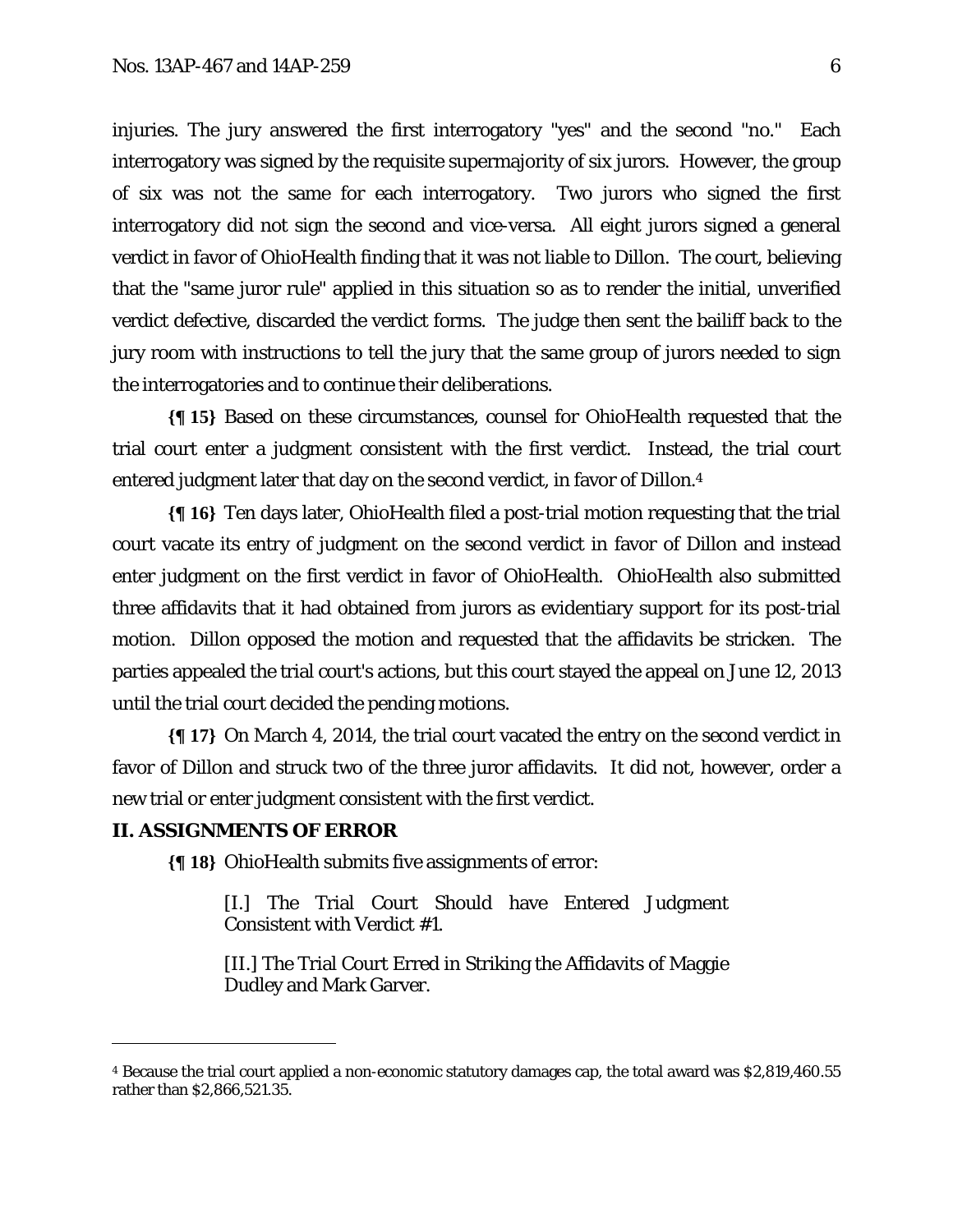[III.] The Trial Court Erred in Overruling Several of OhioHealth's Motions for Direct Verdict.

[IV.] The Trial Court Erred in Ostensibly Ordering a New Trial.

[V.] If a New Trial Is the Only Outcome Available, the Appellate Court Should Limit the Scope of the Remand for Trial.

**{¶ 19}** Dillon presents a single assignment of error:

THE TRIAL COURT ERRED TO THE SUBSTANTIAL PREJUDICE OF PLAINTIFF-APPELLEE CROSS-APPELLANT MICHAEL DILLON IN VACATING THE JUDGMENT ENTERED IN HIS FAVOR.

These assignments of error are addressed out of order to facilitate a cogent review of the issues presented for review.

### **III. DISCUSSION**

#### **A. THE SAME JUROR RULE**

**{¶ 20}** The rule that initially led the trial court to discard the first jury verdict is known as the "same juror rule." The trial judge in this case discarded the first jury verdict because the six jurors who signed one interrogatory were not the same six who signed the other. The trial court thereafter reconsidered this decision. Determining whether the same juror rule should have applied to the first verdict is fundamental to considering several of the other assignments of error. Therefore, we begin our review of the parties' assignments of error by first discussing the same juror rule.

**{¶ 21}** The same juror rule is a requirement established by case law that applies in cases where comparative negligence must be determined. Jurors who seek to apportion negligence in comparative negligence cases must be the same jurors who found negligence and proximate cause. *See O'Connell v. Chesapeake & Ohio RR., Co.*, 58 Ohio St.3d 226 (1991), syllabus. In other words, if a juror did not find that a defendant was negligent, that juror could not cogently find that, for instance, the defendant was 70 percent negligent. The Supreme Court of Ohio stated, in adopting the same juror rule:

> [W]e find that the \* \* \* rational and analytically sound rule is the "same juror" rule. Our decision is based on a number of reasons. First and foremost, we believe the determination of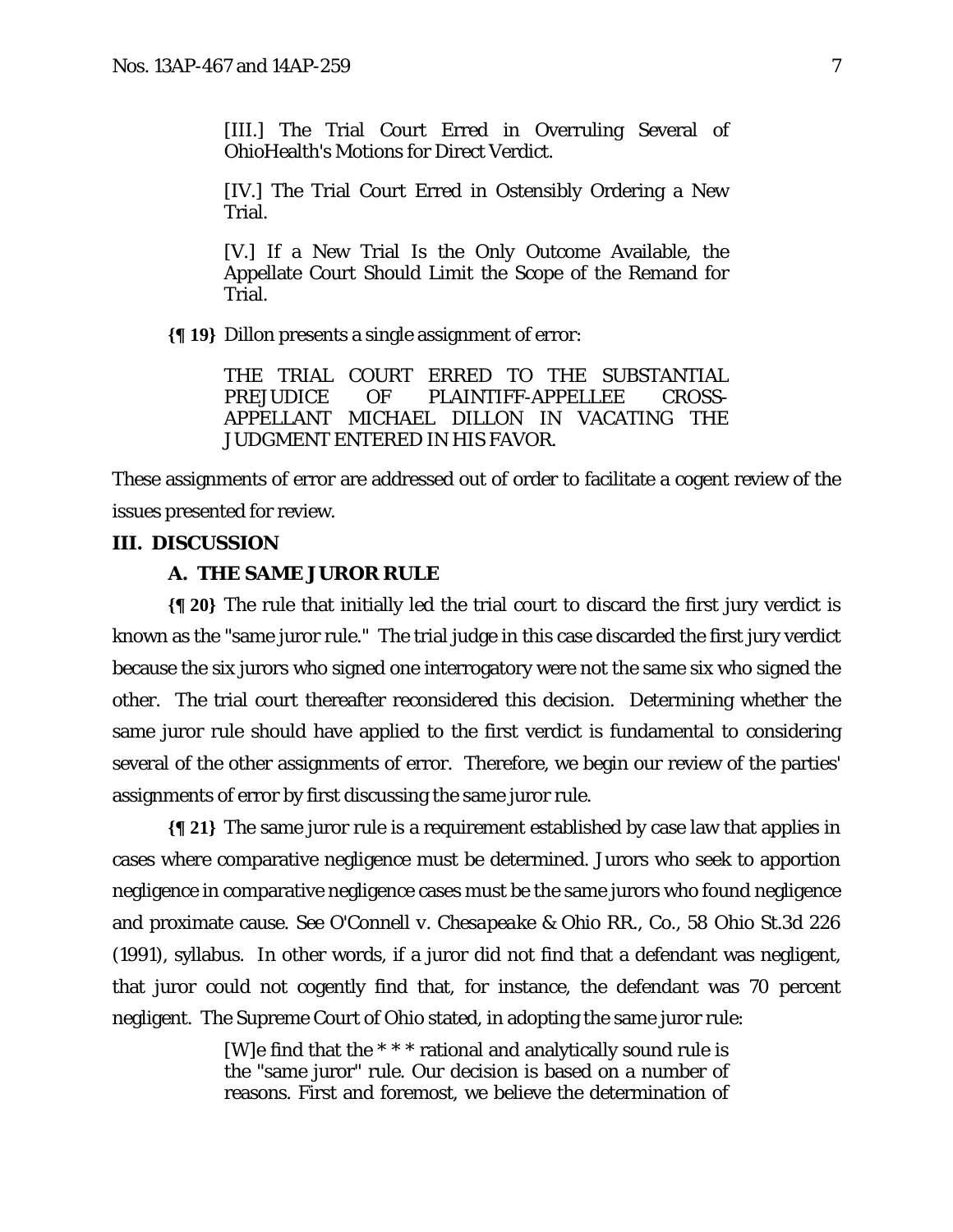causal negligence on the part of one party to be a precondition to apportioning comparative fault to that party. It is illogical to require, or even allow, a juror to initially find a defendant has not acted causally negligently, and then subsequently permit this juror to assign some degree of fault to that same defendant. Likewise, where a juror finds that a plaintiff has not acted in a causally negligent manner, it is incomprehensible to then suggest that this juror may apportion some degree of fault to the plaintiff and thereby diminish or destroy the injured party's recovery.

*Id.* at 235.

<u>.</u>

**{¶ 22}** The concerns identified by the Supreme Court in *O'Connell* are not implicated by what occurred in this case; the same juror rule should not have been applied by the trial court. While the case does involve a claim for comparative negligence, there was no apportioning of negligence by a juror who did not find that defendant or plaintiff was causally negligent. Six persons found that Varian<sup>5</sup> was negligent. As to causation, a different grouping of six found that Varian had not proximately caused Dillon's injuries. There was no need to apportion fault, because the jury did not reach the issue of comparative negligence, having found no causation. The trial court should not have applied the same juror rule to the differing questions of negligence and causation. For more than just this reason, the trial court should not have refused the first verdict.

**{¶ 23}** In addition to the factual disparity between *O'Connell* and the case at bar, the logical inconsistency that fueled the *O'Connell* decision (a juror apportioning negligence who did not find that the defendant or plaintiff was causally negligent) is not present here. *Id.* There need not be congruency between the six jurors finding negligence and the six jurors finding that negligence was not the proximate cause of the injuries. Jurors who did not find OhioHealth to be negligent could also find that OhioHealth was not the cause of Dillon's injuries. Since an actor may cause injury without negligence, a juror who failed to find negligence was still able to determine proximate cause, either for or against OhioHealth.

<sup>5</sup> Who, through the doctrine of respondeat superior, would serve as the basis for liability on behalf of OhioHealth.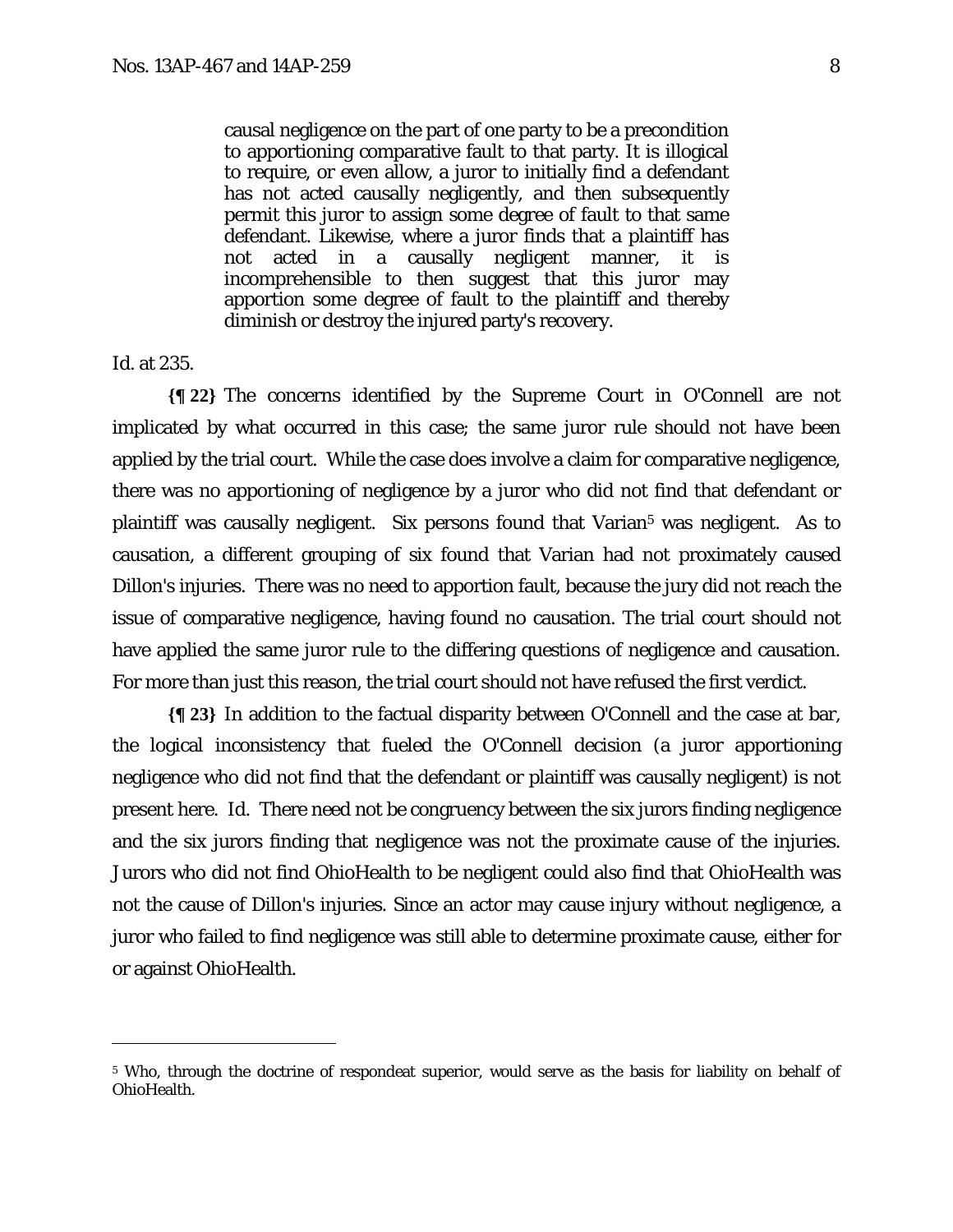$\overline{a}$ 

**{¶ 24}** Dillon, quoting another portion of *O'Connell*, urges us to agree with the trial court's original interpretation of the rule:

> In a case tried under comparative negligence principles, threefourths of the jury must agree as to both negligence and proximate cause, and only those jurors who so find may participate in the apportionment of comparative negligence.

(Dillon's Brief at 12, quoting *O'Connell* at syllabus.) While this quotation is accurate, its factual circumstances make its application to this case inapposite. Proximate cause is a separate question not dependent on a finding of negligence. *Palsgraf v. Long Island R.R.*, 248 N.Y. 339 (N.Y.App.1928). Because the jury found no proximate cause, it did not and could not reach the point of deliberation on comparative negligence and, therefore, the same six jurors who found negligence did not need to be the same six jurors who found no proximate cause. Any six jurors could resolve a case in favor of a defendant by failing to find that either negligence or proximate cause exists. $6$  Unless and until there is a finding that a defendant, such as OhioHealth, was both negligent and, through such negligence, caused the harm, the same juror rule does not operate to nullify a jury verdict. *O'Connell*  at 235. Thus, we cannot conclude that only those jurors who agreed that negligence existed were permitted to consider whether proximate cause existed. Further, the Twelfth District has "recognized that a party's right to a full jury would in fact be deprived if the full jury were not permitted to deliberate as to both negligence and proximate cause." *Estate of Lawson v. Mercy Hosp. Fairfield*, 12th Dist. No. CA2010-12-340, 2011-Ohio-4471, ¶ 16.

**{¶ 25}** Dillon draws our attention to a model instruction provided in Ohio Jury Instructions 403.01. This instruction contains an interrogatory form which tells jurors that "only those jurors who answered 'yes' to [the negligence] Interrogatory \* \* \* are qualified to participate in answering [the proximate causation] Interrogatory," and cites *O'Connell* as justification. *Ohio Jury Instructions*, CV Section 403.01 (Rev. Oct. 11, 2008). Insofar as this interrogatory format operates to prevent a full jury from considering both negligence and proximate causation, it misapplies the same juror rule.

<sup>&</sup>lt;sup>6</sup> A juror who finds no negligence by OhioHealth could find either that OhioHealth caused the injury without negligence, or a juror could find that OhioHealth was negligent, but its negligence did not cause the injury.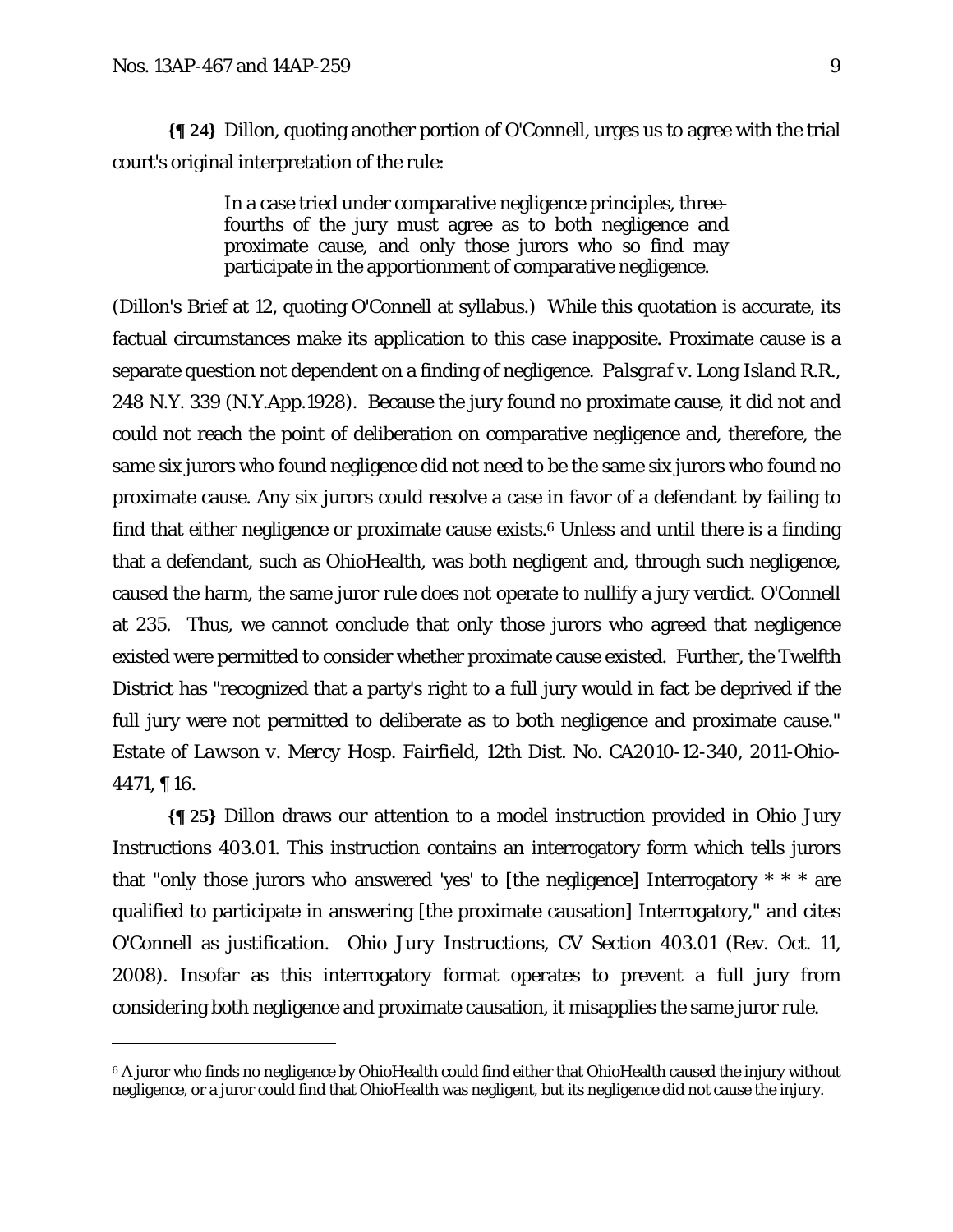<u>.</u>

**{¶ 26}** The Supreme Court in *O'Connell* specifically addressed the question of whether the same juror rule would prevent the full jury from deciding negligence and proximate causation:

> [W]e are not persuaded by the argument that the same juror rule would deny all parties the right to have a full jury deliberate on all issues. In a comparative negligence case, the initial, and somewhat talismanic question, is whether the defendant is *causally negligent* for the injury to the plaintiff. The obvious corollary to this is whether the plaintiff was negligent in causing his or her own injury. The full assembly of jurors participates in these determinations and, thereafter, those jurors who find a party to be causally negligent then refine this determination by apportioning fault to the respective parties. Because *the full jury undertakes the initial determination as to negligence and proximate cause*, neither party is deprived of having all the jurors deliberate the material issue of negligence and proximate cause.

(Emphasis added; citations omitted.) *Id.* at 235-36. We interpret and apply *O'Connell* in such a way that the full jury is to decide both negligence and proximate cause, the sum of which is causal negligence.

**{¶ 27}** Dillon also argues that the jury instructions given in this case included the same juror rule and, by failing to object, OhioHealth has waived any objection to the application of the same juror rule. However, a review of the jury instructions and interrogatories given to the jurors shows that the actual language given to the jurors in this case does not contain language that the same jurors who find negligence must be those who consider proximate cause.7 Rather, the interrogatories suggest the opposite, instructing the entire jury "if six or more of the jurors agree on an answer to this Interrogatory [regarding whether Varian was negligent], and that answer is '[y]es,' please proceed to the next Interrogatory." (May 8, 2013 Motion to Stay, exhibit B.) Nonetheless, Dillon argues that when the instructions used the word "you" they were addressing each individual juror and thereby implicitly giving instructions on the same juror rule. Dillon argues that the instruction, "[i]f you find that the defendant was negligent, you must also

<sup>7</sup> Instructions or interrogatories that contain such a statement misapply the same juror rule. *See O'Connell* at ¶ 25.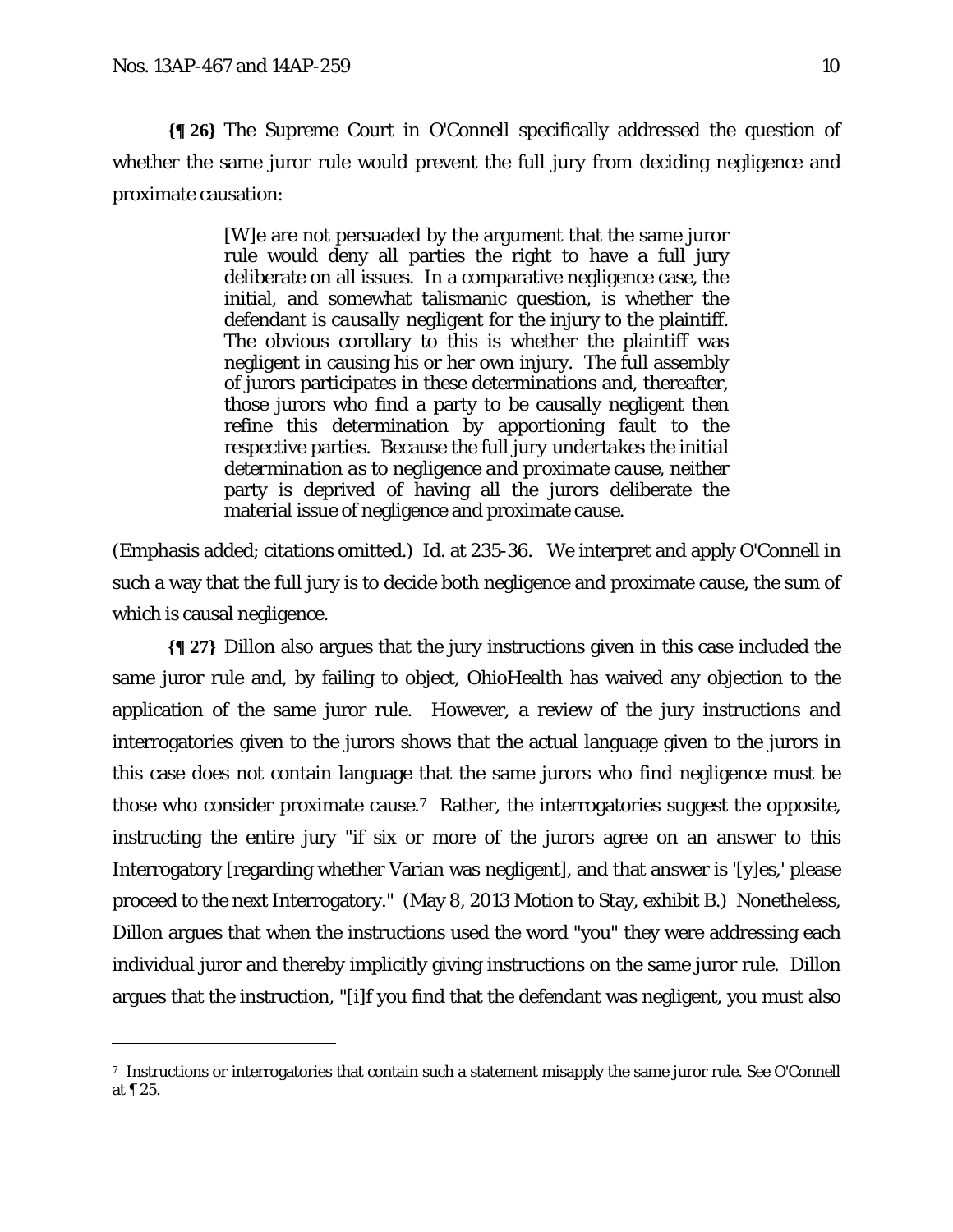decide whether such negligence proximately caused the Plaintiff's injury," means that only jurors who found negligence could consider proximate cause. (Tr. Vol. XIV, 2158.) While, dicta in a footnote in *O'Connell* suggests that the instructions used in *O'Connell* at the trial level may have been directed individually rather than collectively to the jurors in that case, this is not the holding of *O'Connell* and does not apply to what occurred in the trial court in light of other relevant and longstanding principles of proximate cause. *Id.* at 232, fn. 2.

**{¶ 28}** Dillon's argument that "you" in the jury instruction and interrogatory is to be interpreted solely in the singular does not work linguistically. The first section devoted to "you" in the Oxford English Dictionary, for instance, is to its use in the plural (such as the entire jury): "Used to address two or more persons, animals, or personified things." *Oxford English Dictionary* (3d Ed.2012). Only at a later point in the entry does the Oxford English Dictionary define the word, "you," as: "Used to address a single person, animal, or personified thing, originally as a mark of respect, deference, or formality but later in general use." *Oxford English Dictionary* (3d Ed.2012). From our reading of the transcript of these proceedings and our review of the trial court's instructions, the judge instructed the jury collectively, not one at a time. We find that OhioHealth was under no duty to object to the instructions based on Dillon's interpretation of the language and, therefore, has not waived objection to the use of the same juror rule.

**{¶ 29}** Dillon finally argues that the first verdict was defective because all eight jurors signed the general verdict, but only six signed the interrogatory finding no proximate causation. Even if the two jurors who failed to find a lack of proximate causation would not have signed the general verdict form, it was signed by the requisite six other jurors who also found no proximate cause. At best, this was harmless error. *See, e.g.*, *Snapp v. Castlebrook Builders, Inc.*, 3d Dist. No. 17-12-22, 2014-Ohio-163, ¶ 109; *Segedy v. Cardiothoracic & Vascular Surgery of Akron, Inc.*, 182 Ohio App.3d 768, 2009-Ohio-2460, ¶ 35 (9th Dist.); *Oliver v. MetroHealth Med. Ctr.*, 8th Dist. No. 70347 (Dec. 12, 1996). Moreover, had this verdict been announced in open court and counsel been provided the opportunity to poll the jurors under Civ.R. 48, questions about this situation could have been resolved.

**{¶ 30}** When the trial court misapplied the same juror rule under these circumstances and incorrectly discarded the first verdict it committed error. OhioHealth's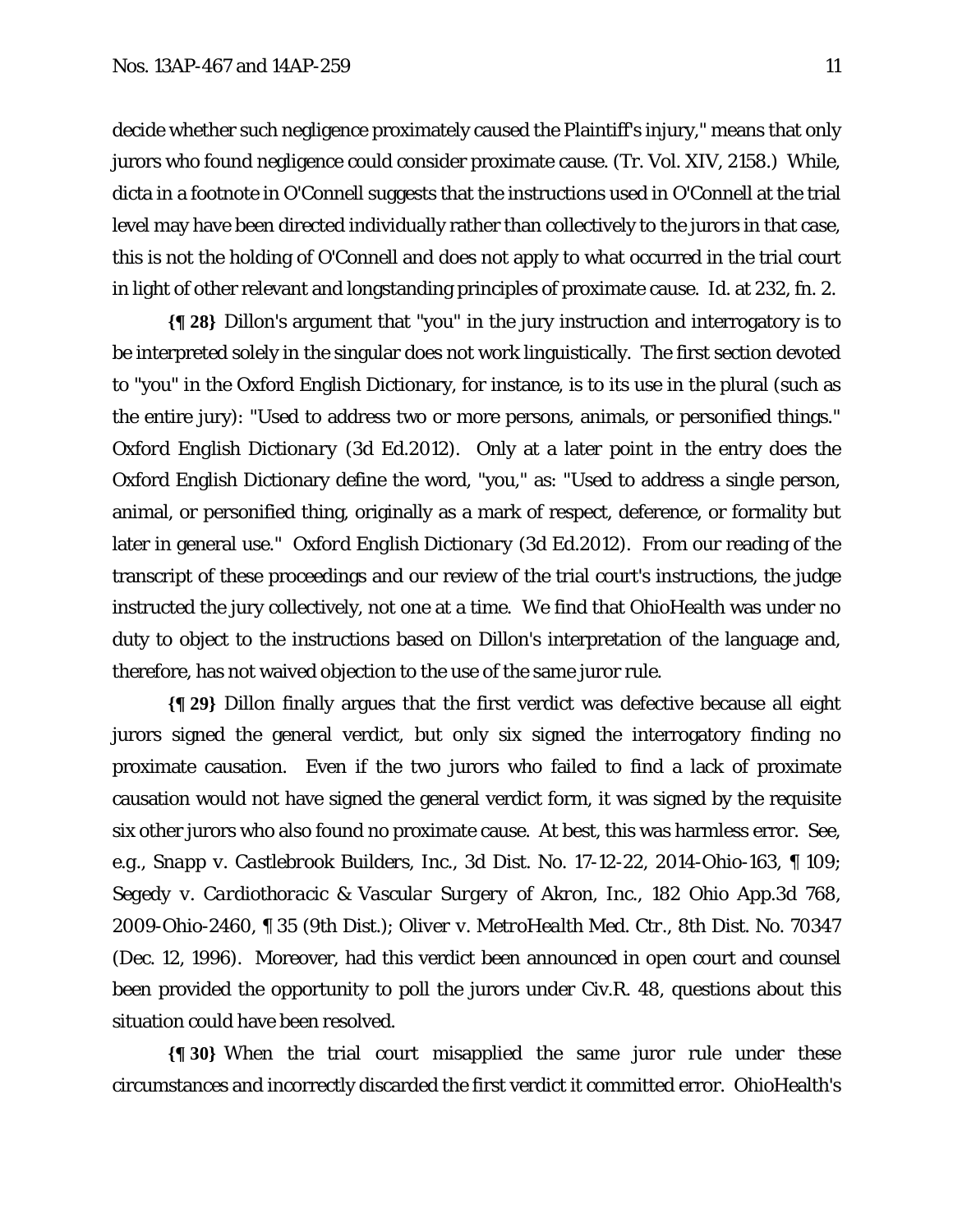briefs imply nefarious secrecy on the part of the trial court and its staff in discarding the first verdict and related interrogatories. We are certain no one involved, including the trial court is happy with the fact that this case must be retried, and based on that belief, we find no basis to proceed further in that vein. Suffice it to say that, had the trial court conferred with counsel for both parties on the first verdict or even just on the same juror rule issue presented by that verdict, we have no doubt that the parties could have quickly researched the same juror rule and contributed to the trial court's decision making process with greater likelihood of the trial's successful conclusion, especially at such a critical juncture of the trial.

### **B. Dillon's First Assignment of Error and OhioHealth's First and Fourth Assignments of Error – Whether the Trial Court Should Have Ordered a New Trial or Entered Judgment on the First or Second Verdicts**

**{¶ 31}** OhioHealth argues that the trial court had a duty to promptly enter judgment on the first verdict, based on Civ.R. 49(B) and 58. That is, since the same juror rule did not apply and the interrogatories were consistent with the verdict, the trial court should have promptly entered judgment on the defense verdict, and since it did not do so then, it should now. We would be inclined to agree with that assertion, except no verdict is valid (such that judgment could enter) until read in open court and the parties are given the opportunity to poll the jury in accordance with Civ.R. 48, which provides:

> In all civil actions, a jury shall render a verdict upon the concurrence of three-fourths or more of their number. The verdict shall be in writing and signed by each of the jurors concurring therein. All jurors shall then return to court where the judge shall cause the verdict to be read and inquiry made to determine if the verdict is that of three-fourths or more of the jurors. Upon request of either party, the jury shall be polled by asking each juror if the verdict is that of the juror; *if more than one-fourth of the jurors answer in the negative*, or if the verdict in substance is defective, *the jurors must be sent out again for further deliberation*. *If three-fourths or more of the jurors answer affirmatively, the verdict is complete* and the jury shall be discharged from the case.

(Emphasis added.) In reviewing the record, the trial court skipped the steps of reading the verdict in favor of OhioHealth in open court and offering counsel the opportunity to poll the jury. Once the trial court reviewed the first verdict and interrogatory forms it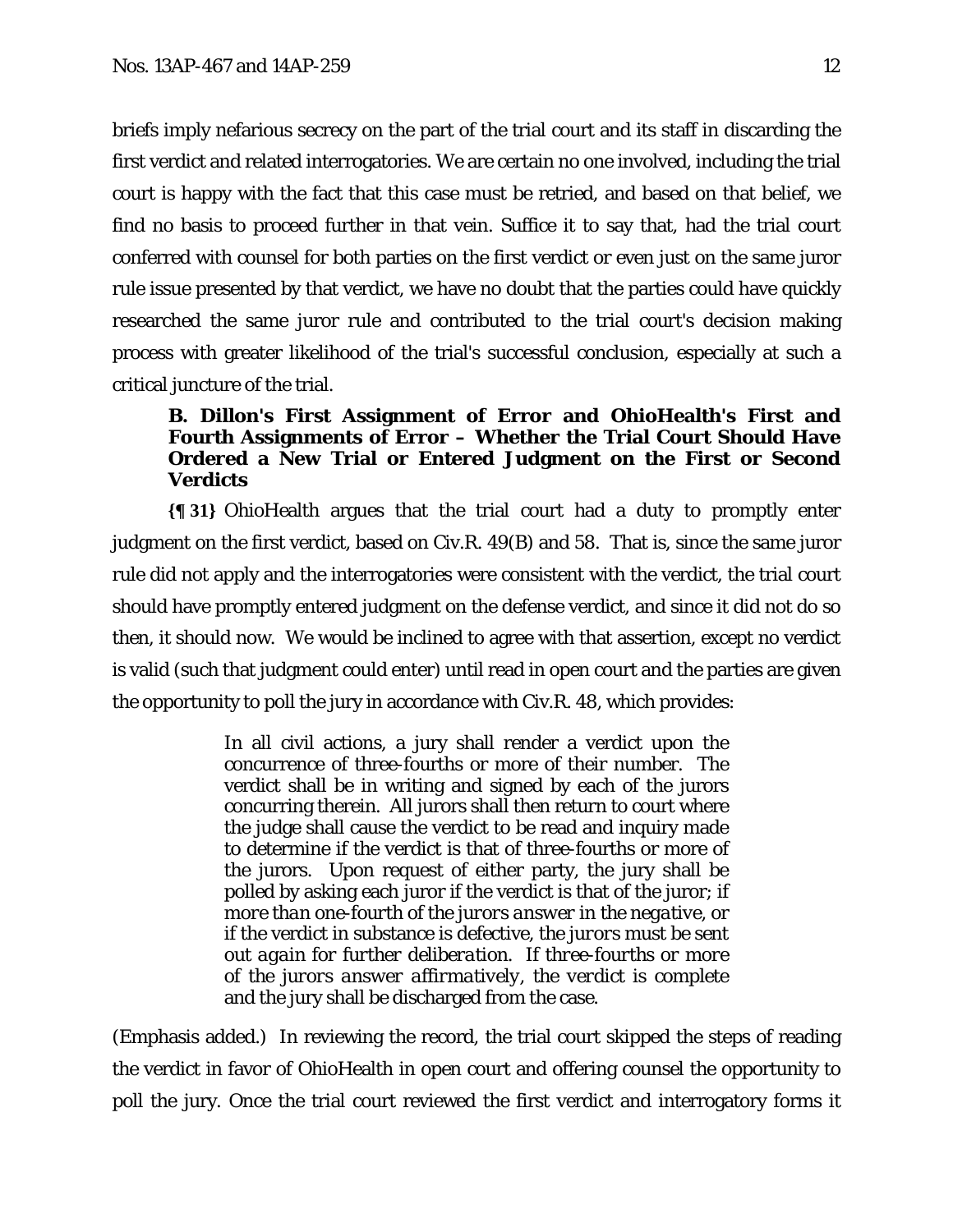moved too quickly and sent out the jurors for further deliberation under Civ.R. 48. Polling the jury could have vetted for the court and parties whether actual or perceived problems existed with the first verdict and related interrogatories. Not only would it have tested the jury's understanding, but also the fairness of the verdict:

> [Polling the jury completes and verifies the jury's verdict.] A jury poll's purpose is to "give each juror an opportunity, before the verdict is recorded, to declare in open court his assent to the verdict which the foreman has returned and thus to enable the court and the parties to ascertain with certainty that a unanimous verdict has in fact been reached and that no juror has been coerced or induced to agree to a verdict to which he has not fully assented."

*State v. Hessler*, 90 Ohio St.3d 108, 121 (2000), quoting *Miranda v. United States*, 255 F.2d 9, 17 (1st Cir.1958). We note these issues arise infrequently, but approximately 70 years ago, the Fifth District also endorsed this reading:

> Until the conclusions of the jury is submitted to and accepted by the court, it is nothing more than a tentative agreement among the jurors, subject to revocation or change at any time before such submission and acceptance. Indeed under the quoted statute when the jury is asked whether it is the verdict of three-fourths or more of their number, a denial by a signing juror would vitiate the tentative agreement, the court would not accept it, and there would be no verdict.

*Ralston v. Stump*, 75 Ohio App. 375, 377 (5th Dist.1944).

**{¶ 32}** OhioHealth argues that, when interrogatories are consistent with the general verdict (as they were with the first verdict), Civ.R. 49 mandates that the court enter judgment consistent therewith. OhioHealth contends that, were Civ.R. 48 intended to impose a precondition to this command, the authors of the rule would have written Rule 49 to mandate the entry of judgment only when "the provisions of Civ.R. 48 have been satisfied." (OhioHealth's Brief at 46.) We cannot read that interpretation into the application of these rules. The fact that Rule 49 does not specifically reference Rule 48 does not mean that one is excused from obedience to Rule 48 or that, having failed to follow Rule 48, one can simply enter judgment according to Rule 49. For example, in addition to Rule 48's requirements that verdicts be read and verified on the record, Rule 48 requires that verdicts be given by three-fourths of the jury. If a jury of 12 returned a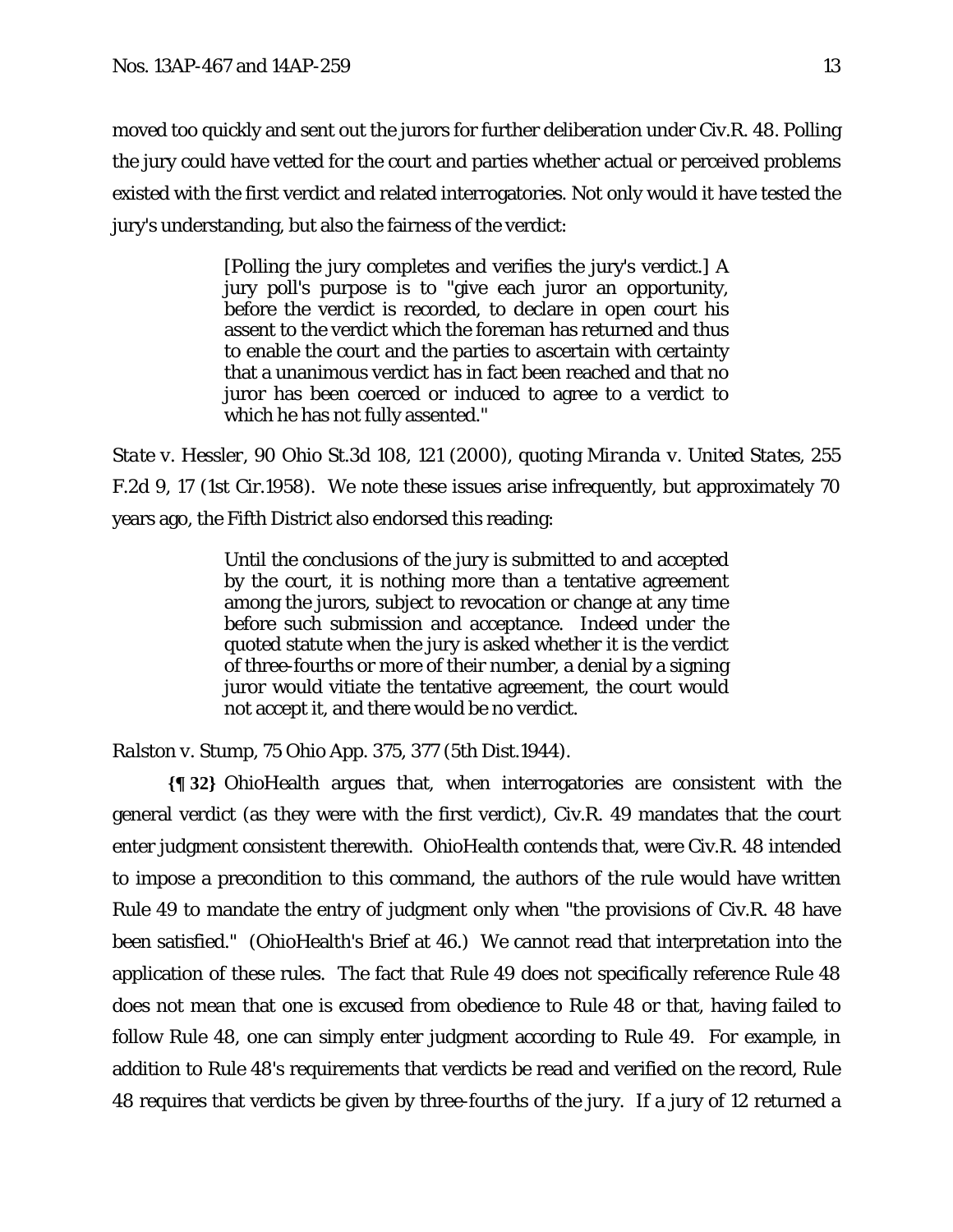verdict form that only 1 juror had signed, no court would be justified in thereby entering judgment in blind obedience to the command of Rule 49. *See* Ohio Constitution, Article I, Section 5 ("The right of trial by jury shall be inviolate, except that, in civil cases, laws may be passed to authorize the rendering of a verdict by the concurrence of not less than threefourths of the jury.").

**{¶ 33}** OhioHealth also draws our attention to two cases to persuade us that judgment can be rendered on a verdict not read and verified in open court. *Caserta v. Allstate Ins. Co.*, 10th Dist. No. 84AP-1036 (July 23, 1985); *Tullos v. Motorist Mut. Ins. Co.*, 10th Dist. No. 74AP-34 (June 18, 1974). While this district in *Caserta* in 1985 permitted a trial court to enter judgment on interrogatories notwithstanding a verdict, the case had more to do with inconsistency with the general verdict than with a failure to read the general verdict in open court. The focus on Civ.R. 58, on entry of judgment, presupposed that the verdict had been properly presented in open court, and the opinion does not specify whether the jury's attempt at a verdict (with inconsistent interrogatories) was read in open court and verified before the trial court entered judgment.

**{¶ 34}** In its second example, *Tullos*, one of the three verdicts rendered by the jury in that case was unverified. However, the facts in *Tullos* differ from the facts of the case under review such that we cannot apply it. In *Tullos*, one plaintiff sought judgment against two defendants. Three verdicts were returned, one in favor of one defendant, one in favor of the plaintiff against a second defendant, and one in favor of the plaintiff against both defendants. It was only the third verdict that was against both defendants that was not read and verified in open court. Under those circumstances, the Tenth District found that the plaintiff had proved his case, with the only confusion among the verdicts concerning the question of from which defendant the plaintiff could recover. Under the read and verified verdicts, the plaintiff could only have recovered against one defendant. Under the unread and unverified verdict, another defendant was exposed to liability. Under those circumstances, this court said that a mistrial resulting in a new trial (wherein plaintiff again would have to prove his entitlement to a recovery) was unjustified. However, even in subsequent, related litigation, judgment did not enter on the verdict that had not been read and verified in open court. *Tullos v. Motorists Mut. Ins. Co.*, 10th Dist. No. 75AP-192 (Dec. 16, 1975).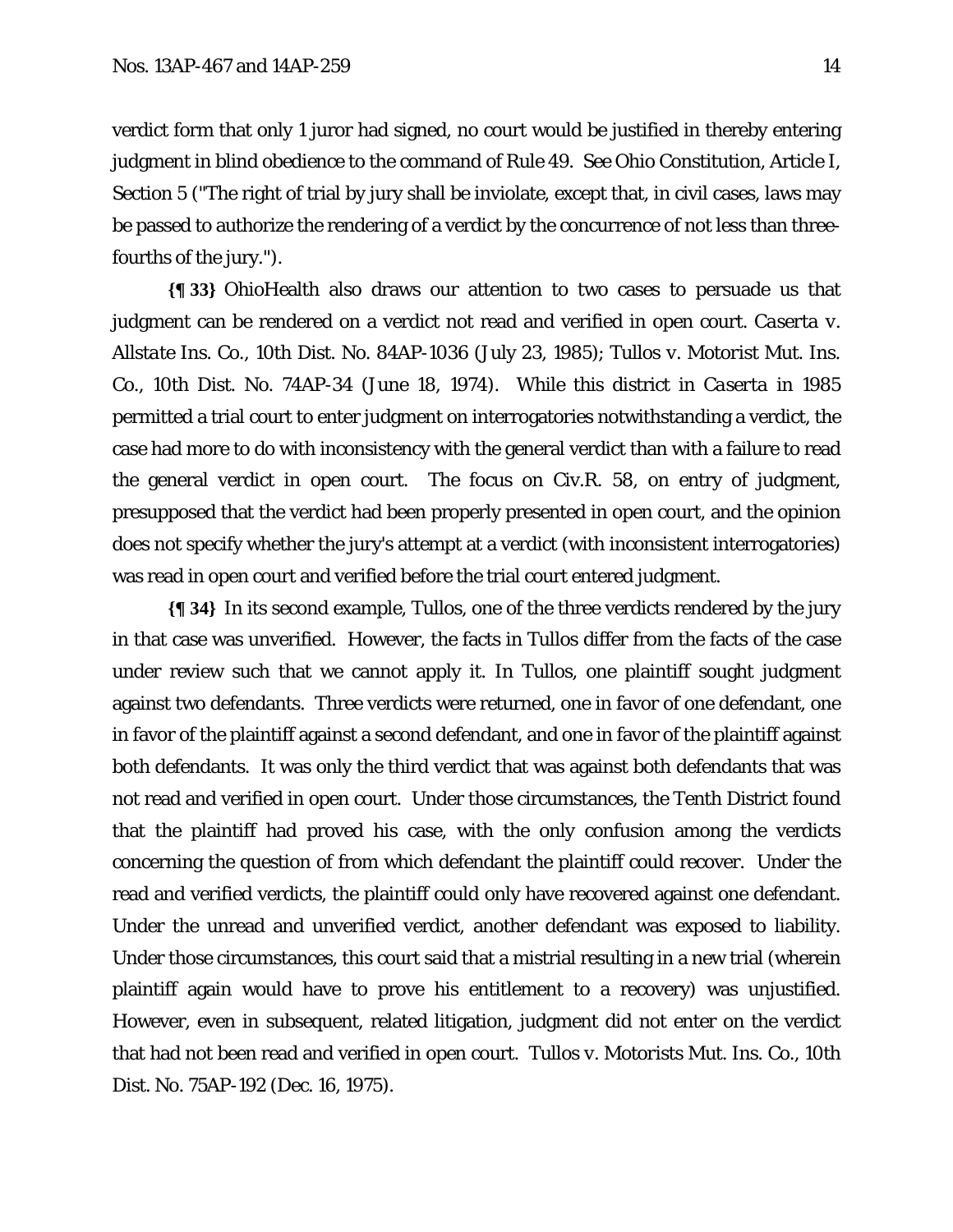**{¶ 35}** OhioHealth has clearly and thoroughly researched this matter, as have we. We cannot recognize a case where a court knowingly ignored or circumvented Civ.R. 48's public reading and verification requirements to enter judgment on an unverified, unpublished verdict. However, we do find an Eighth District case that directly addresses the appropriate consequence when Civ.R. 48 has not been satisfied.

**{¶ 36}** In *Anselmo v. Davis*, 8th Dist. No. 69794 (May 16, 1996), the Eighth District affirmed the decision of a trial court to declare a mistrial when it was unable to comply with Civ.R. 48. The jury in *Anselmo* returned signed verdict forms and consistent interrogatories. However, before the verdict was read in open court and the jury polled, the court conducted a conference in chambers and temporarily sent the jurors back to the jury room. The jurors mistakenly believed themselves dismissed and left the building. When the trial court reconvened to read the verdict and poll the jury, which one party had requested, the jurors could not be located. On appeal, the plaintiff argued that the court's failure to comply with Civ.R. 49 and 58 was error when it failed to enter judgment on the written verdict, notwithstanding the failure to comply with Civ.R. 48. The Eighth District concluded that:

> [T]he trial court did not abuse its discretion in declaring a mistrial because the court did not have the ability to poll the jury and obtain an oral confirmation of the decision in open court and therefore could not accept the decision as a verdict upon which it could enter judgment. Hence, the court had no alternative other than to declare a mistrial.

A trial court cannot reduce to judgment a written verdict that has not been read in open court and for which the parties have not been offered the opportunity to poll the jury rendering it. Absent the fulfilling of these procedural requirements, a trial court has no alternative but to declare a mistrial.

**{¶ 37}** In reaching this conclusion, we find no value in distinguishing between whether the ability for a trial court to comply with Civ.R. 48 has been impeded by its own actions (*e.g*. mistaken application of the same juror rule) or by those of others (*e.g*. an entire jury leaving and dispersing under the misunderstanding that the trial was over, such as in *Anselmo*). Under no scenario of due process can we fashion an interpretation that would permit a trial court to dispense with Civ.R. 48, even when the facts of a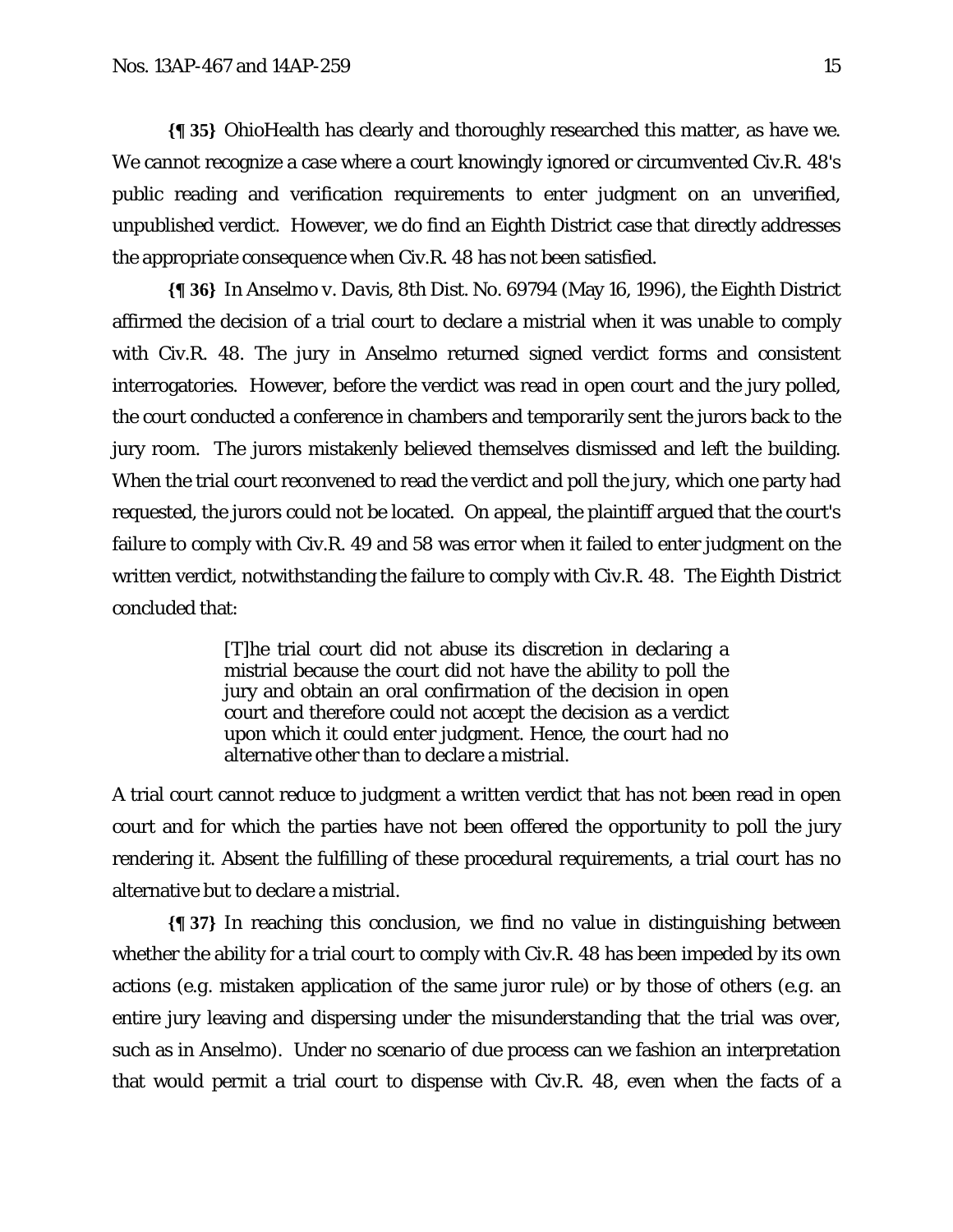situation, potentially place its application in conflict with another civil rule. To demonstrate by example, if Dillon had polled the jury on the first verdict, and half (that is, four of) the jurors had stated that it was not their true verdict, we believe that no one in that scenario would argue for judgment entering on the first verdict, even though Civ.R. 48 had been followed. Civ.R. 49 and Ohio Constitution, Article I, Section 5 would have been abrogated. Nor is such a hypothetical completely fanciful. Less than four and onehalf hours after returning the first verdict, the jury returned an opposite verdict. This could be for any number of reasons. It could be because some jurors changed their minds and convinced the other jurors. But it could also be that not all jurors were sanguine about the first verdict in favor of OhioHealth. If we were to command the trial court to

enter judgment on the first verdict, we could be vindicating a genuine verdict for OhioHealth, or we could be ordering judgment on an unverified verdict that, had it been subject to polling, may not have stood. Whichever way such a conjecture would turn, there is no doubt that by imposing our will to reinstitute as final the first verdict, we impermissibly would be denying Dillon's right to poll the jury to verify that verdict. This we cannot do, and, thus, we are unable to order judgment on the jury's first verdict.

**{¶ 38}** Conversely, Dillon argues that "substantial justice" was done by the second verdict, and, thus, it does not matter that OhioHealth perhaps may have won the case as a result of the first verdict. Dillon would have us hold, consistent with Civ.R. 61, that the error of the trial court in discarding the first verdict was harmless because the jury "freely" reached the right result in the end. However, Dillon presumes that the jury, in rendering the second verdict, was not influenced by what came before. The jury reached a defense verdict and the trial judge discarded it. Then the bailiff, upon instruction of the trial court, but without any involvement or knowledge of the parties, gave instructions to the jury off the record. Then, approximately four and one-half hours later, the jury reached the opposite result. Such circumstances are consistent with a jury changing its mind, but they are also consistent with the possibility that the jury might have believed that its first result was wrong and that it needed to reach a different outcome. In short, we do not know what conclusions the jurors drew from what was said to them privately and off the record by the bailiff or how the trial court's rejection of their first verdict not having spoken to them and not having dealt with the matter in open court affected their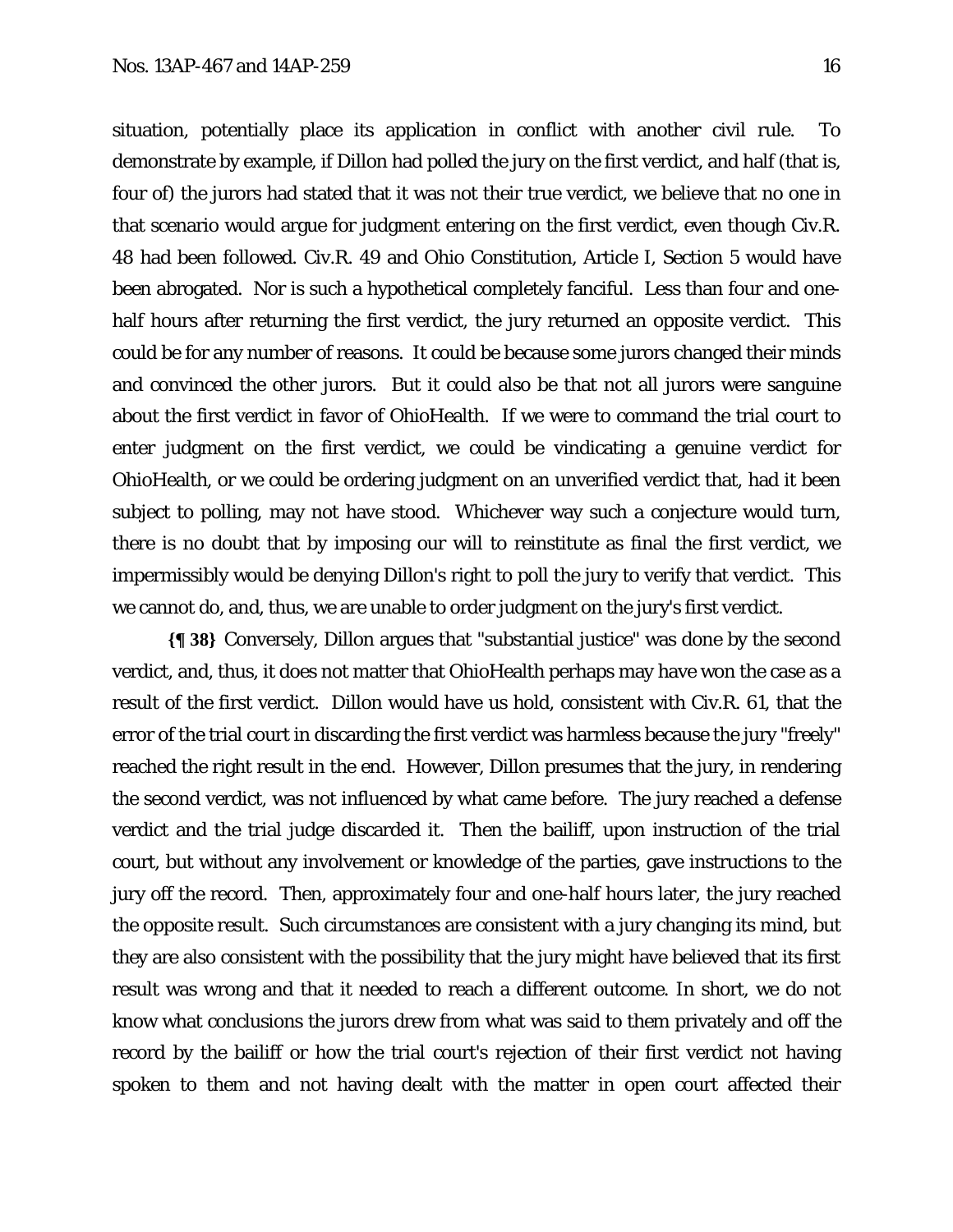judgment. They could have simply believed that they "got it wrong" on the first verdict and therefore reached a different verdict the second time.

**{¶ 39}** After the existence of the first verdict came to light, the bailiff testified about her off-the-record communications with the jury. She did not believe she influenced them, nor did she admit to having done so. However, her recollection of what she said to the jury was admittedly not verbatim. There is no record of exactly what she said to the jury. We have every confidence that the bailiff did not intend to prejudice the results by talking to the jury, but, because we cannot determine exactly what she said to its members, we cannot find that the jury was uninfluenced by her statements in reaching a diametrically opposite verdict. This danger is exactly why the Ohio Revised Code prohibits bailiffs, among other persons, from communicating with the jury. *See, e.g.*, R.C. 2945.33. When we consider what we can find in the record, we cannot say that substantial justice was done by the jury's second verdict.

**{¶ 40}** The conundrum in which the trial court found itself was this: if the trial court entered judgment on the first verdict, it violated Civ.R. 48 and, in its most basic analysis, could have ordered a judgment on what was not a true verdict. If the trial court had allowed judgment to stand on the second verdict (which had been read in open court and into the record in compliance with Civ.R. 48), uncertainty had already been created about whether the second verdict was a true verdict under the irregularities of the circumstances. If the first verdict had been afforded the safeguards of Civ.R. 48 and found to be the jury's true verdict, the second verdict would not have occurred and entry of judgment on that verdict would have been impossible. The trial court, in short, found itself in a situation where it could enter judgment on neither verdict and ultimately and correctly did not. Accordingly, we overrule Dillon's single assignment of error and OhioHealth's first and fourth assignments of error. While we are keenly aware of the waste involved in discarding the fruits of a nearly month-long trial, we are constrained both to affirm the trial court's judgment vacating the second verdict in favor of the plaintiff and to decline to enter judgment on the first verdict in favor of the defendant. The case is remanded for a new trial.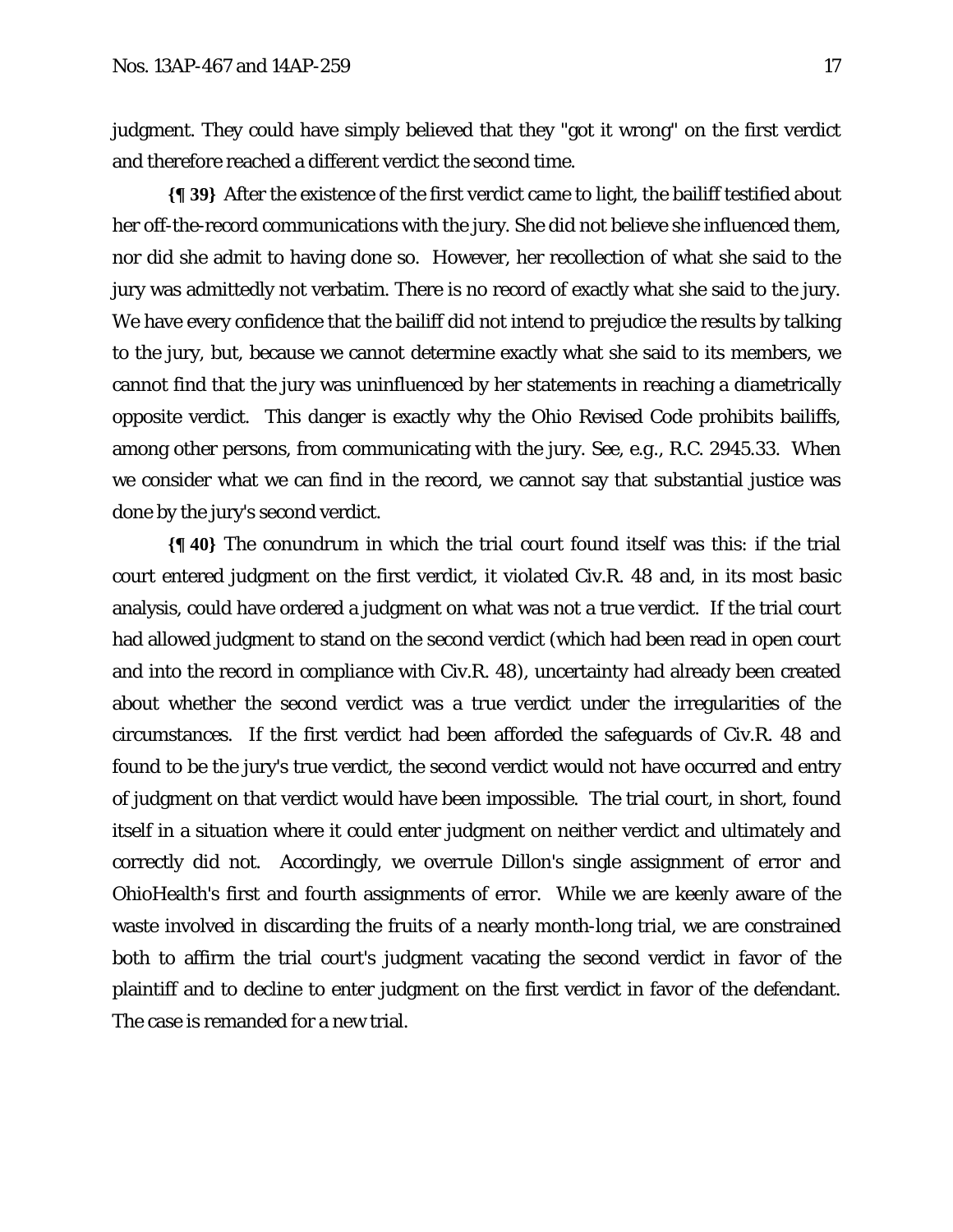## **C. OhioHealth's Second Assignment of Error – Whether the Trial Court Erred in Striking the Affidavits of Two Jurors**

**{¶ 41}** Because we have fully addressed the same juror rule and Civ.R. 48 issues in our review, we decline to address the question of whether two of three of the jurors' affidavits were appropriately stricken by the trial court. OhioHealth's second assignment of error is rendered moot.

## **D. OhioHealth's Third Assignment of Error – Whether the Trial Court Erred in Refusing to Direct a Verdict**

**{¶ 42}** OhioHealth urges in its third assignment of error that the trial court erred in overruling motions of OhioHealth for directed verdict. We address each motion separately within our discussion of this third assignment of error.

**{¶ 43}** The standard of review for a motion for a directed verdict is as follows:

When a motion for a directed verdict has been properly made, and the trial court, after construing the evidence most strongly in favor of the party against whom the motion is directed, finds that upon any determinative issue reasonable minds could come to but one conclusion upon the evidence submitted and that conclusion is adverse to such party, the court shall sustain the motion and direct a verdict for the moving party as to that issue.

Civ.R. 50(A)(4). "This standard corresponds to the standard established for summary judgment." *Parrish v. Jones*, 138 Ohio St.3d 23, 2013-Ohio-5224, ¶ 16.

# **1.** *Medical Malpractice Claim*

**{¶ 44}** OhioHealth argues that neither of the two persons actually engaged in restraining Dillon (Varian and Steven Ison, a paramedic who may have held Dillon's legs) testified to any forceful flexion of Dillon's spine that could have caused the injury. Thus, posits OhioHealth, there was no evidence from which the jury could conclude that Dillon had proven causation. However, contrary to OhioHealth's assertion, there was evidence sufficient that reasonable minds could differ on whether Varian injured Dillon. Ison testified on direct examination that Varian came up behind Dillon and placed him in a full nelson:

Q. Okay. And what did [Dillon] do?

A. Basically, he just tried to get out [of the hospital].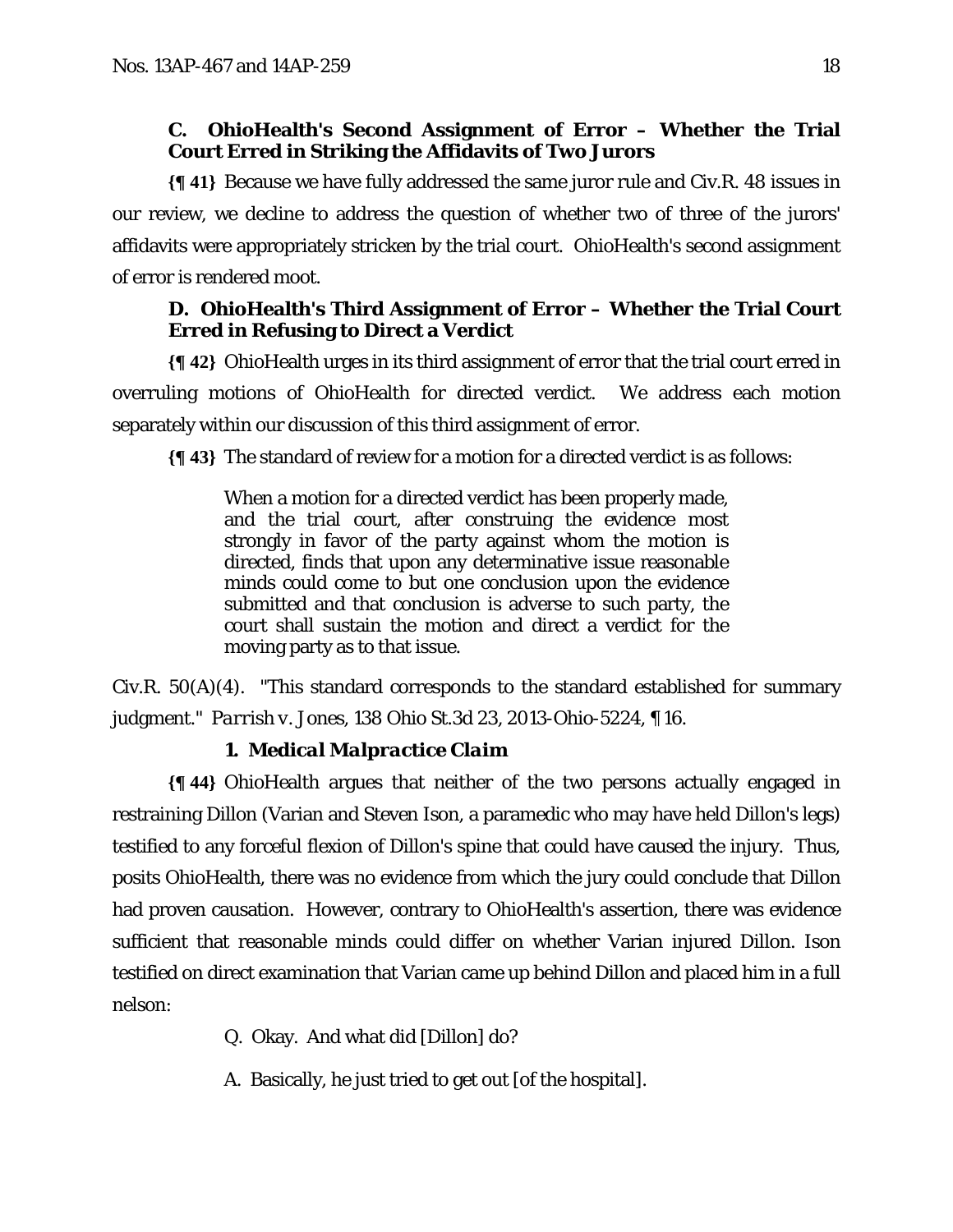Q. Okay. And how did he do that?

A. Oh, he turned around. He was ready to go right back out the door.

Q. Okay. What did you do?

A. Well, as he turned around, you could tell he was going to leave. I mean, you could tell he was ready to go.

I just kind of stopped like this and wasn't going to let him get around me. And at that time [Varian], you know, all I seen - all I seen was -- was just a quick set of hands and he was done. I mean, he was like this. And I'm like, huh, well, all right.

Then the doctor said, well, let's just put [Dillon] in this bed over here. [Varian] leaned back a little bit. He was going to take [Dillon] over to the bed. I reached down and I grabbed [Dillon] right behind the knees and over top of his thighs, and it was about maybe four or five steps. I can't remember. It was one of the first beds. The beds were all aligned this way. It was one of the first beds that went this way, and he was like right here. So it was right within a couple steps, that I can remember, of that bed, and we laid him into that bed.

\* \* \*

Q. Okay. So when [Varian] came up from behind him and put him in the hold, what kind of hold did he put him in?

A. Well, it was a full nelson.

Q. And when you say a full nelson, I'm going to put up -- can you see this picture --

A. Yeah.

Q. -- that we have up there?

Is that the hold that you're talking about?

A. That would be the hold \* \* \*.

(Tr. Vol. III, 420-23; *see also* Tr. Vol. III, 486-87 "[Varian] grabs [Dillon] and puts him in a full nelson."). Ison also testified on redirect that "[t]he amount of force being applied to [Dillon] was the force needed to hold him where he was at." (Tr. Vol. III, 509-10.) And,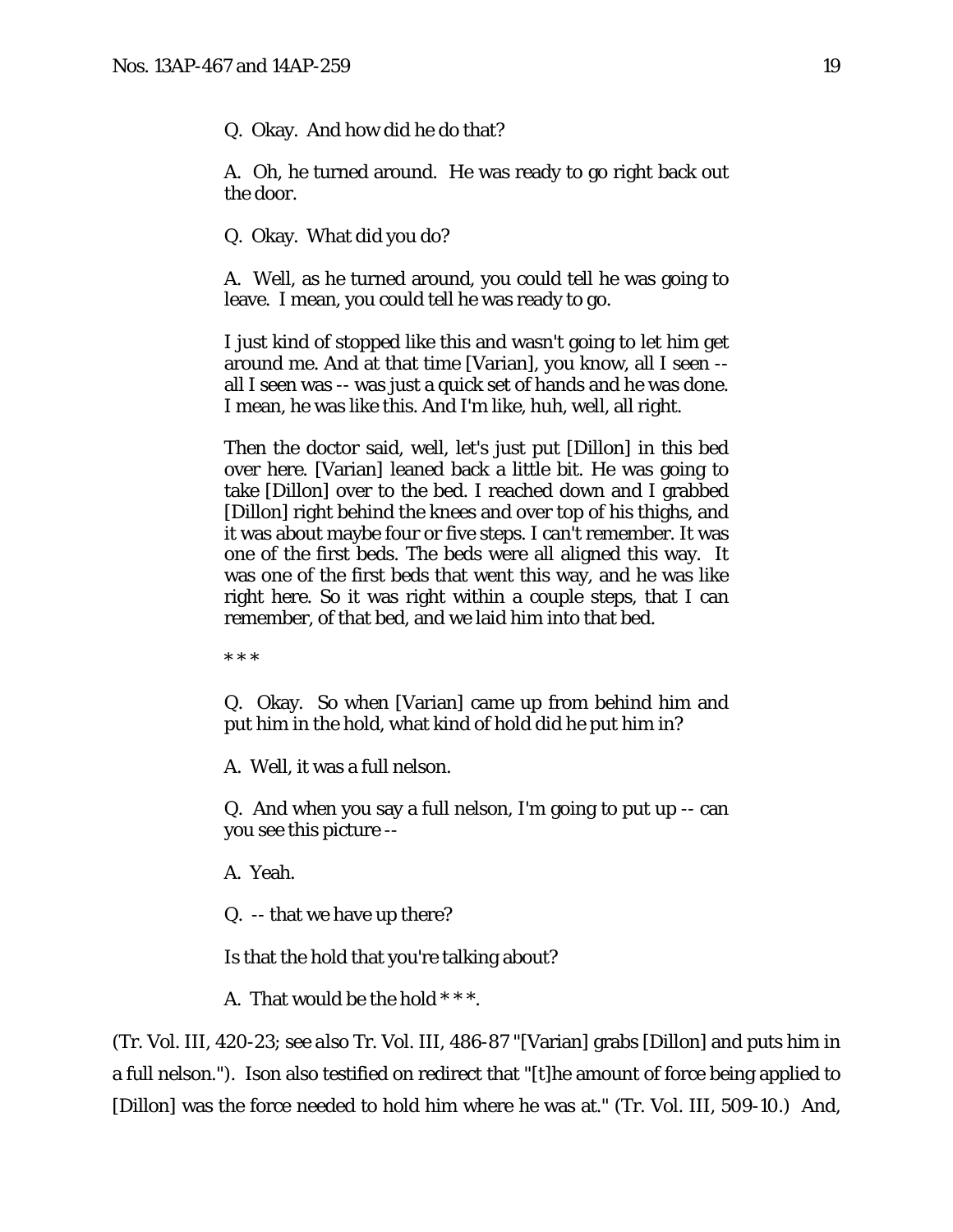on cross-examination, that Dillon "struggled up until the time the drugs took effect." (Tr. Vol. III, 498.)

**{¶ 45}** The other paramedic, Joseph West, testified to similar effect on direct:

Q. So what happened?

A. Well, what happened -- at that point, [Dillon] was trying to get out the ER any way he can, and [Varian] came up, and I think he went to grab him, and I think [Dillon] did a gesture, like, I don't want to be touched, like, don't touch me, Hey, he didn't want anybody to touch him. So everything is starting to escalate real quick. [Ison] is trying to calm [Dillon] down, and at that point [Varian] kind of got behind him and put him in a nelson hold.

Q. A full nelson?

A. A full nelson \* \* \*.

(Tr. Vol. IIIA, 530-31; also describes that Dillon was held and continued to struggle till drugs took effect.)

**{¶ 46}** Even Varian admitted on cross-examination that, while holding the struggling Dillon, he felt like his arms were breaking with the strain. In addition, several medical personnel testified that a full nelson can cause injury, and one expert testified that this full nelson did cause Dillon's injuries.

**{¶ 47}** Particularly when construing the issue in the light most favorable to Dillon, the nonmoving party, there was evidence from which a reasonable jury could have concluded that OhioHealth was liable. We affirm the denial of a directed verdict as to this issue.

# **2.** *Negligent Training Claim*

**{¶ 48}** OhioHealth argues that it should have been given a directed verdict as to Dillon's claims that it negligently failed to train Varian in appropriate holds for restraining patients without injuring them. Specifically, OhioHealth argues that the evidence indisputably shows that it complied with the relevant regulations in order to qualify for government reimbursement. In fact, OhioHealth stresses that the evidence showed that personnel from Healthcare Facilities Accreditation Program ("HFAP") believed Doctor's West was meeting the relevant standards.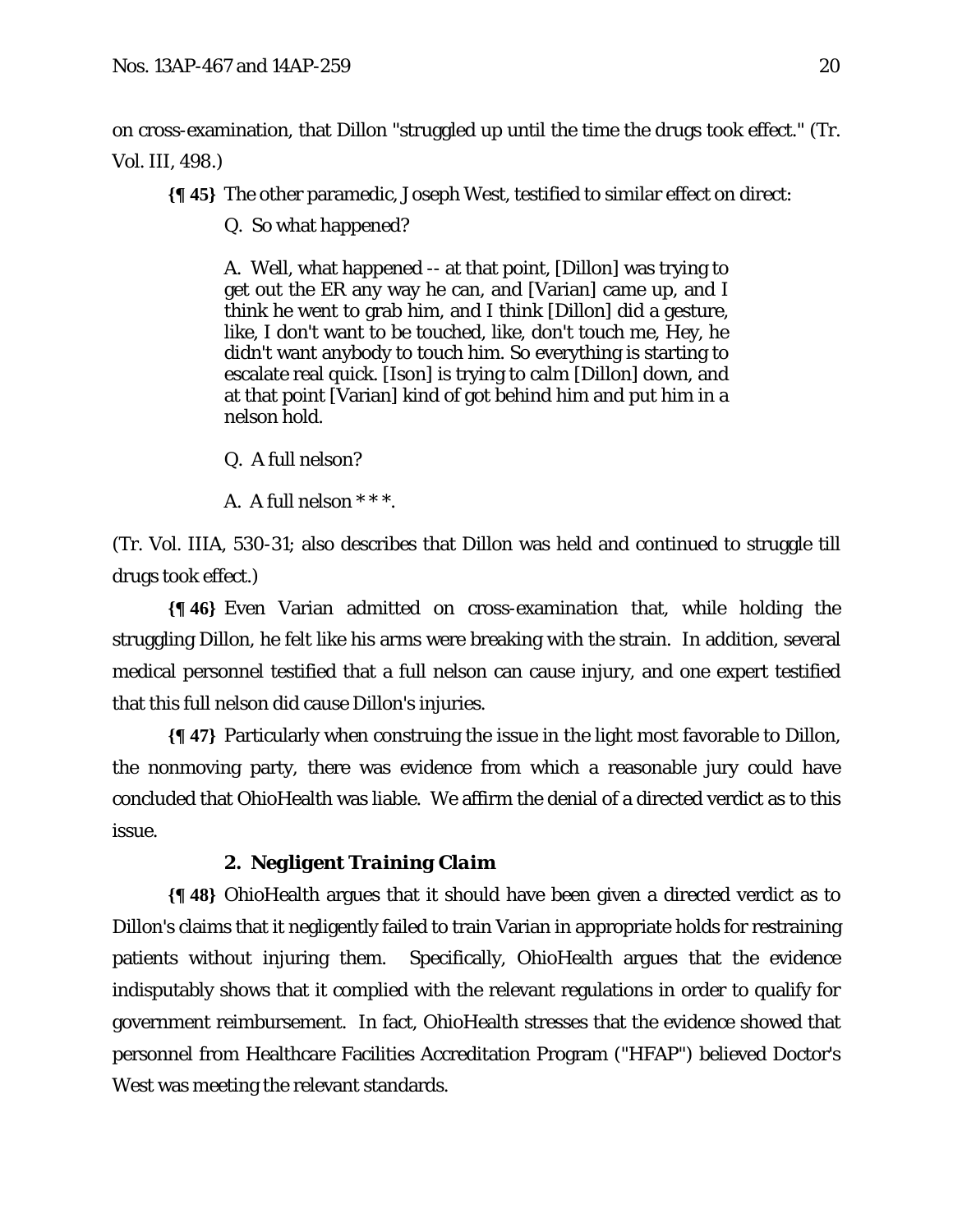**{¶ 49}** As a preliminary matter, OhioHealth has not pointed us to any authority, nor are we able to locate authority, that stands for the proposition that meeting "CoPs" developed by the "CMS" or being approved through HFAP are a complete defense to negligence. (OhioHealth's Brief at 59.) Meeting or failing such standards would be helpful evidence in a negligent training claim, but it is not clear to us that the common law concept of negligence is the equivalent to what federal regulators have decided is an appropriate level of training for a hospital obtaining Medicare and Medicaid reimbursement. To limit negligence to a government standard, moreover, could create an unfavored and potentially unconstitutional irrebuttable presumption in our interpretation of the law. *See, e.g.*, *Vlandis v. Kline*, 412 U.S. 441, 446 (1973) (collecting cases and noting that the Supreme Court has "held more than once that a statute creating a presumption which operates to deny a fair opportunity to rebut it violates the due process clause of the Fourteenth Amendment").

**{¶ 50}** In this regard, the record discloses evidence from which a jury could have found for Dillon on negligent training. For instance, one expert testified on direct as follows:

> Q. \* \* \* What's your understanding of the training that Mr. Varian had regarding appropriate and proper physical restraint techniques for patients?

> A. Well, according to him he didn't have any training at all relative to proper physical restraint processes.

> Q. What is your understanding from the testimony you've reviewed regarding whether or not staff in the emergency room at Doctors Hospital, including Mr. Varian, nursing staff, and PCAs, whether or not they were participating in physically restraining patients prior to June 20, 2009?

> A. Well, my understanding from reviewing the depositions of the staff, working in the emergency department, was that they did it on a regular basis, which didn't surprise me. That's something that any emergency department would do, and so I'm not surprised, and that's what the testimony was, that they are involved in this on a regular basis. Mr. Varian said that what he did was not any bigger of a deal than taking vital signs, I believe.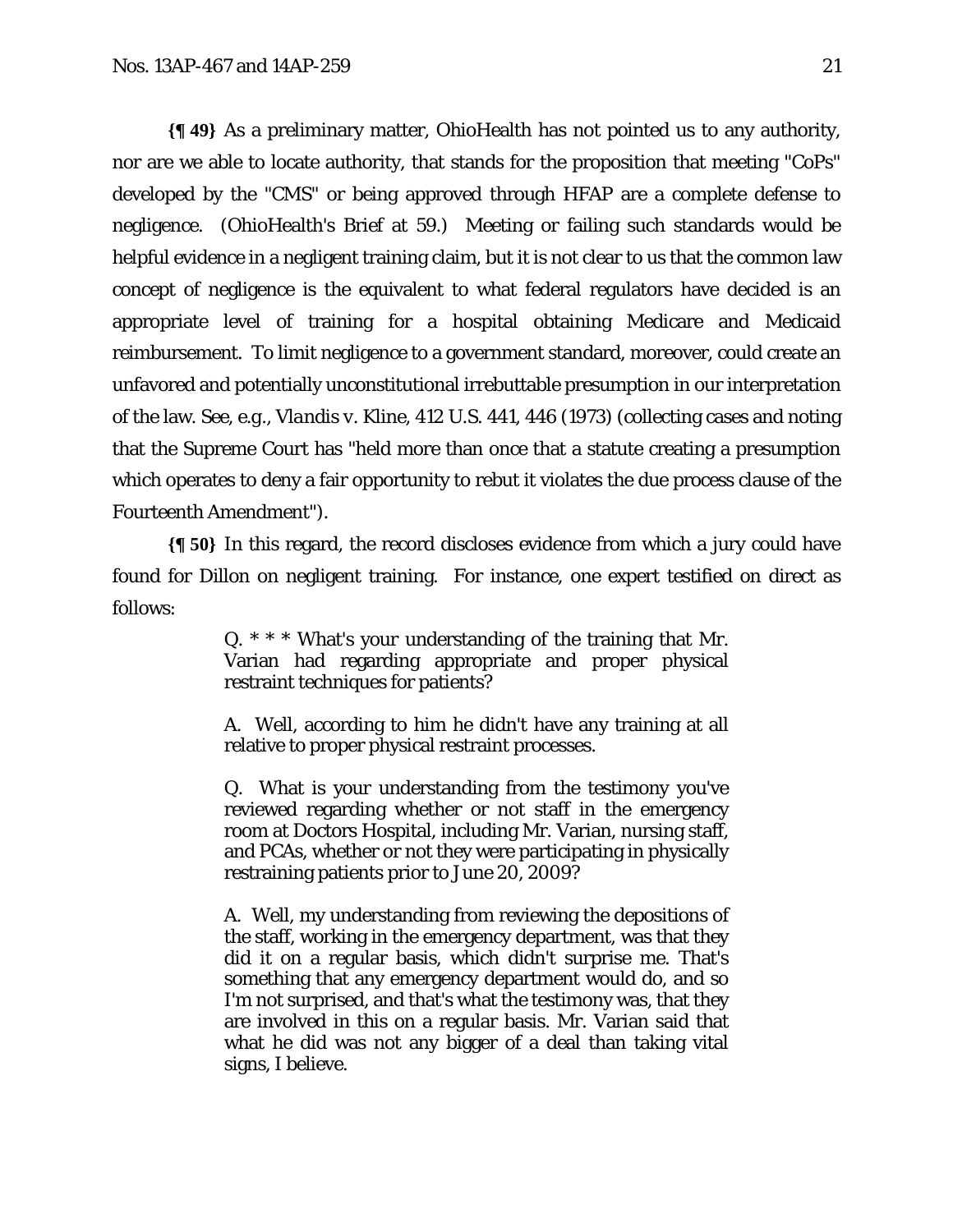Q. Do you hold a medical opinion whether or not OhioHealth, doing business as Doctors Hospital, had provided proper training to Frank Varian, Jr. regarding physically restraining patients or taking down patients prior to June 20, 2009?

A. Yes, I do.

Q. Please state that opinion and the basis.

A. My opinion is that he was not given appropriate training to do the things that he was apparently doing on a routine basis, that is, providing physical restraint, including being a primary provider for that restraint, he said, on a regular basis. So, if in fact he was doing that and he had not been trained properly as to how to do that and what not to do in circumstances like that and when he should be involved in that kind of a takedown or a restraint, then they were negligent or they were inappropriate in their training of Mr. Varian.

Q. Dr. Kiehl, why is appropriate training essential for staff and patient safety?

A. Well, I touched on that a little earlier, but I'll restate it, in that training is important in a variety of ways but particularly in patient care, so that we can provide safe environment for patients and for staff and also for appropriate treatment, particularly in situations that have potentials for significant serious problems and consequences.

Like, for instance, in our heart care, time is muscle for the heart. We need to get the patient quickly to the cath lab as soon as we identify it. So everybody is assigned a responsibility; EKGs are gotten; IVs are started; medications are given, so forth. Everybody sort of knows what their role is. And when you are involved in a situation where there are high stakes for staff and for patients, it's important for us to rehearse and go over these types of things, which can be done just by practice on-site. But it also is reinforced, and before you would do it the first time, you would need to have appropriate training so you know what to do and what not to do.

So it's very important, and repeated training is also important because its [sic] ingraining, you know, it's reps, you know, in a sports sense. It's doing the same thing over and over again, so you know what to do without having to think about it too much.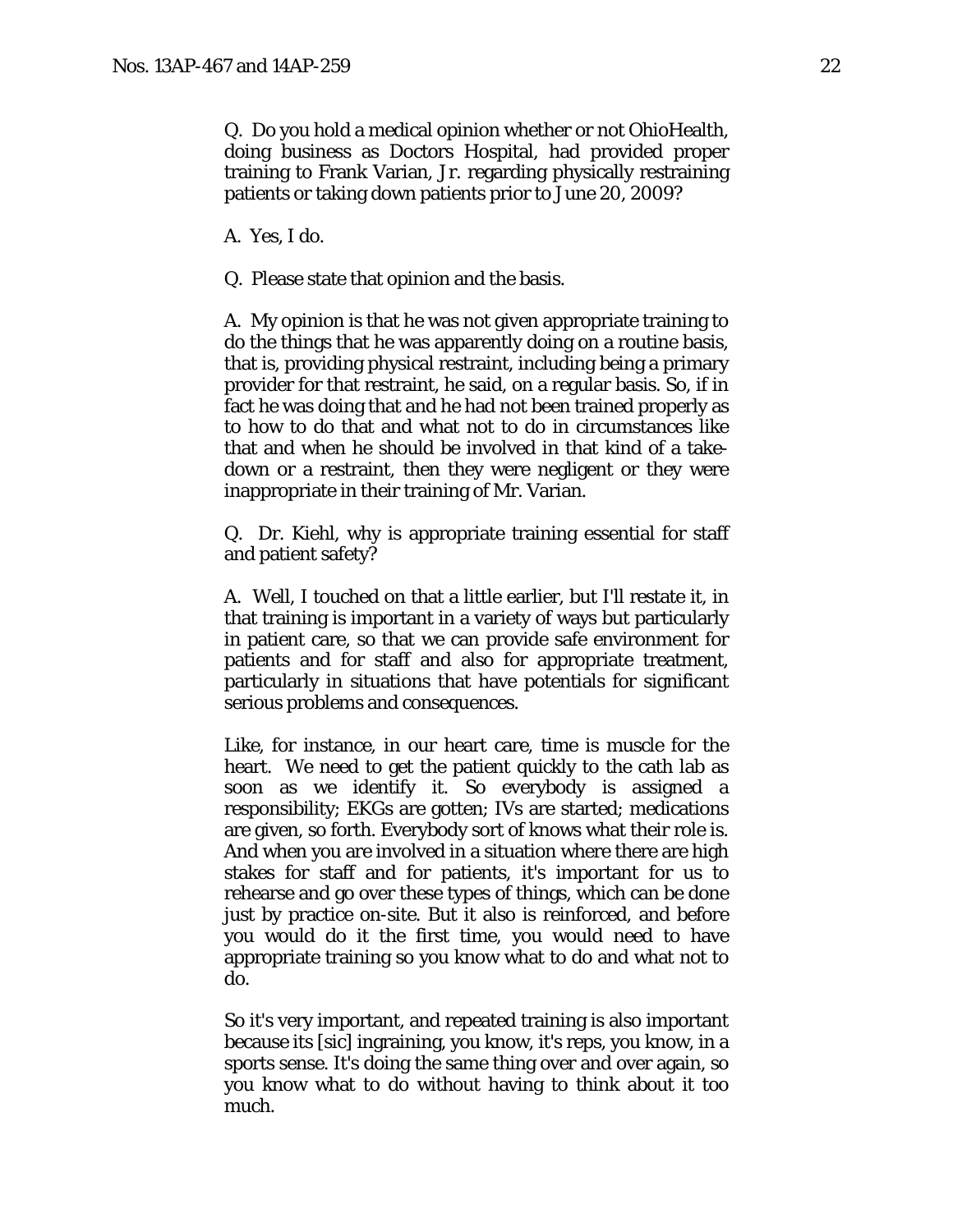Q. And how does that repetitive training affect or impact the incident of injury or deaths in a restraint-and-seclusion situation?

A. That's a great question, because again restraint and seclusion is well-known to be high stakes. Patients can get hurt, and staff can get hurt. Unfortunately, in my practice, over the number of years that I've been doing this, I've seen both of those on a number of occasions. We try to learn from those things. Fortunately, over the years, we have accumulated more and more data which help us prevent injury to patients and staff. So our training, then, and policy and procedure follow that.

So we learn from what we've done in the past and what we've experienced in the past codify that to a policy and procedure and regulations in the effort to make sure that patients are not injured and staff are not injured. When it's high stakes, you need to take advantage of training, experience, expertise, so that we can prevent something from happening and then not have to be stuck with trying to undue [sic] the damage that has been done.

(Tr. Vol. V, 748-51.) Based on this testimony, we find the trial court appropriately denied a directed verdict on this issue. Construing the evidence in a manner most favorably to Dillon, a reasonable jury could have found in his favor. We affirm the trial court's denial of a directed verdict on this issue.

### **3.** *Statutory Caps on Damages*

**{¶ 51}** R.C. 2323.43(A) imposes caps on compensatory non-economic damages in civil actions for medical claims. Specifically, these caps are as follows:

> (2) Except as otherwise provided in division (A)(3) of this section, the amount of compensatory damages that represents damages for noneconomic loss that is recoverable in a civil action under this section to recover damages for injury, death, or loss to person or property shall not exceed the greater of two hundred fifty thousand dollars or an amount that is equal to three times the plaintiff's economic loss, as determined by the trier of fact, to a maximum of three hundred fifty thousand dollars for each plaintiff or a maximum of five hundred thousand dollars for each occurrence.

> (3) The amount recoverable for noneconomic loss in a civil action under this section may exceed the amount described in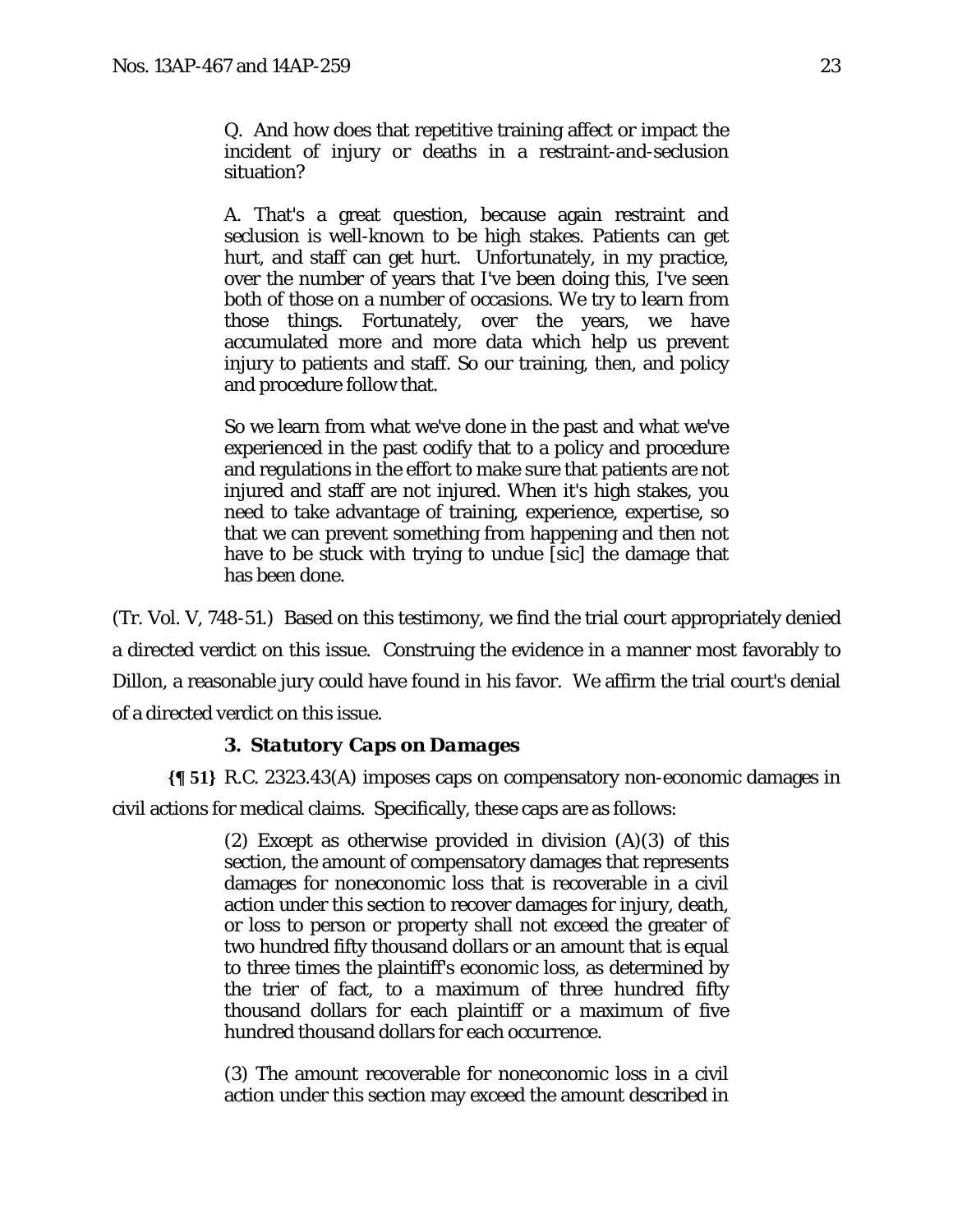division (A)(2) of this section but shall not exceed five hundred thousand dollars for each plaintiff or one million dollars for each occurrence if the noneconomic losses of the plaintiff are for either of the following:

(a) Permanent and substantial physical deformity, loss of use of a limb, or loss of a bodily organ system;

(b) Permanent physical functional injury that permanently prevents the injured person from being able to independently care for self and perform life sustaining activities.

**{¶ 52}** OhioHealth argues that there was evidence that Dillon could perform lifesustaining activities. Thus, says OhioHealth, Dillon could not show that he was prevented from "being able to independently care for self *and* perform life sustaining activities." (Emphasis added.) R.C. 2323.43(A)(3)(b). Therefore, OhioHealth contends that the lower cap should have summarily applied to Dillon.

**{¶ 53}** "Life-sustaining activities" is a phrase that remains undefined in the Ohio Revised Code, and case law on that subject is scant. In fact, though courts in several cases discuss the statute, only two appear to discuss "life-sustaining activities" in any direct detail. *Weldon v. Presley*, N.D.Ohio No. 1:10-cv-1077 (Aug. 9, 2011), *report and recommendation adopted* (Aug. 25, 2011); *Williams v. Bausch & Lomb Co.*, S.D.Ohio No. 2:08-cv-910 (June 22, 2010).

**{¶ 54}** In *Weldon*, the plaintiff suffered whiplash in an automobile collision and, though no anatomical or structural alteration of her spine was visible, she complained of aching, stiffness, and burning of her neck and back. She had surgery to correct whatever physical problems were causing her symptoms, but the surgery apparently did not improve her condition. Nonetheless, the plaintiff reported that her life had changed little as a result of her injuries and that she did the "same old thing. House cleaning, clothes, grocery shopping, bill paying, just the normal routine." She did, however, claim that she could no longer perform some tasks like "running a sweeper, moving furniture around in her home, and performing yard maintenance including weed whacking and cutting the grass." The court found that these circumstances fell short of showing an inability to accomplish "life-sustaining activities."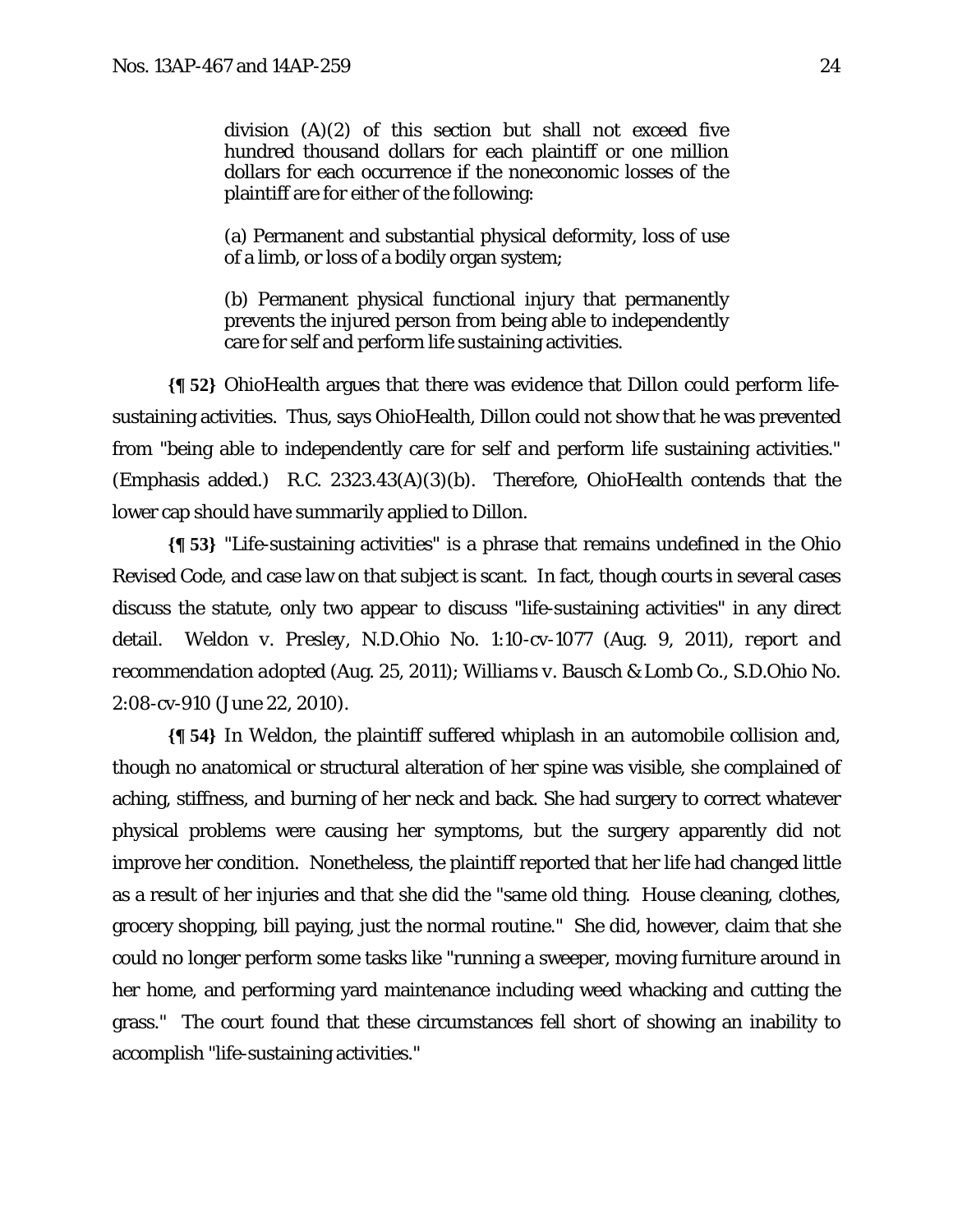**{¶ 55}** In *Williams*, due to an eye disease and a corrective procedure that did not improve the condition as expected, the plaintiff lost most vision in one eye and retained only mediocre vision in the other. The plaintiff in *Williams* was, however, able to pass an eye exam to continue to hold a driver's license and was able to dress herself, brush her teeth, wash her hands, comb her hair, and walk without assistance. This too, said the court, fell short of showing an inability to accomplish "life-sustaining activities."

**{¶ 56}** In contrast, there was evidence in this case to the effect that Dillon cannot walk any significant distance, cannot dependably make his way into the bathtub without assistance, cannot accomplish even the most basic of homemaking tasks by himself, and cannot even make it to the toilet every time without having accidents. While he can, like the plaintiff in *Williams*, brush his teeth and comb his hair, taking a view of the evidence most favorable to Dillon, reasonable minds could differ about whether Dillon is able to accomplish "life-sustaining activities." The decision of the trial court denying OhioHealth a directed verdict on this issue is affirmed.

**{¶ 57}** Accordingly, OhioHealth's third assignment of error is overruled.

### **E. OhioHealth's Fifth Assignment of Error – Whether Issues in the New Trial of this Case Should be Limited**

**{¶ 58}** OhioHealth's fifth assignment of error is that this court, in remanding the case to the trial court for retrial, should limit the issues to be heard. The issues that OhioHealth urges limited are set out separately within our discussion of this assignment of error.

### **1.** *Negligent Training/Punitive Damages and Whether the Case Involves a "Medical Claim"*

**{¶ 59}** OhioHealth argues that, in the new trial, Dillon should be foreclosed from asserting certain issues that OhioHealth argues were already settled by the jury in the first trial. OhioHealth urges that the first verdict, a favorable but unverified general verdict in OhioHealth's favor, and the second verdict for OhioHealth on negligent training and punitive damages, settled those issues of fact and, in addition, foreclose Dillon from arguing that this case did not involve a "medical claim." OhioHealth argues that these issues should not be retried.

**{¶ 60}** In support of its claim, OhioHealth maintains that App.R. 12(D), in conjunction with Civ.R. 42(B), authorizes this court to order retrial of " 'only those issues,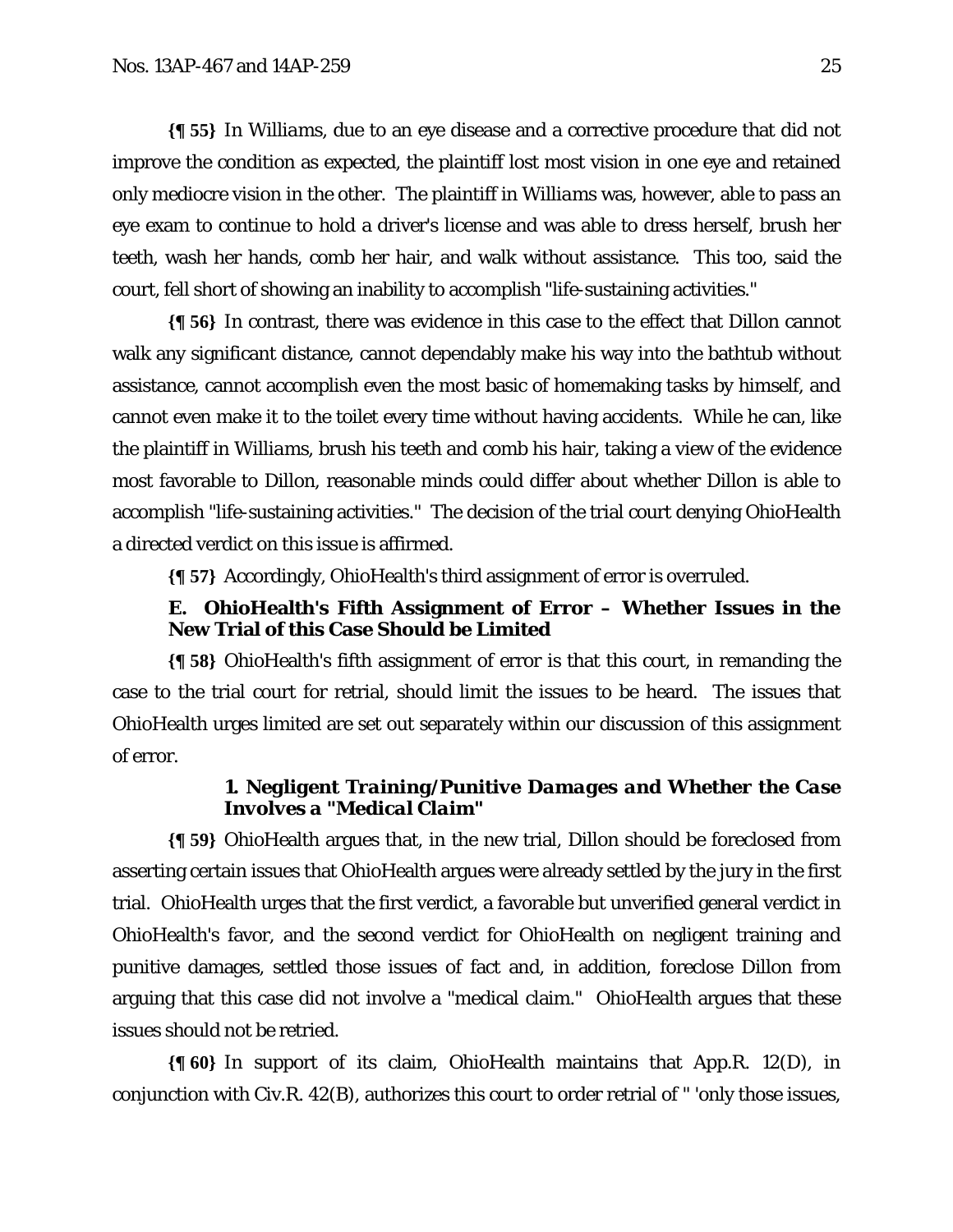claims or defenses the original trial of which resulted in prejudicial error, and to allow issues tried free from error to stand.' " (OhioHealth's Brief at 66-67, quoting *Mast v. Doctor's Hosp. N.*, 46 Ohio St.2d 539, 541 (1976).) We are instructed by *Mast* that issues considered as settled in the first trial must be "free from error." *Id.* After thoroughly reviewing the extensive record and the briefs of the parties to this appeal, we are constrained, under the circumstances, from considering any portion of the trial as settled. Because of the difficulty of reconciling the actions of the trial court with the trial's outcome and its aftermath, we find that no issues can be considered settled and unable to be offered to a different trier of fact for consideration. We elaborate within the context of each verdict apparently reached by the jury.

**{¶ 61}** The first verdict was discarded sua sponte by the judge as violating the same juror rule. The record does not reflect how the judge obtained the verdict and related interrogatories before they were presented by the jury in open court. But the bailiff recalled the parties' counsel to the courtroom by text message which informed counsel, "We have a verdict. Please come to the courtroom." (R. 672, exhibit No. 1.) When the parties' counsel arrived at the courtroom, the trial court informed counsel that the jury had not reached a verdict and that it simply had a question. Consequently, the first verdict was never read or verified on the record and cannot, consistent with Rule 48, be considered to have settled anything.

**{¶ 62}** In addition, because of the way the interrogatories were structured and the way the first verdict was reached in finding OhioHealth not liable, the jury, in rendering its first verdict, did not answer the interrogatories or make written findings of fact concerning what they found Varian knew, what his training was, whether OhioHealth was negligent in its training of him, whether Varian was ordered by a physician to restrain Dillon, whether the restraint required expertise, or whether the restraint was necessary and ancillary to his treatment upon admission to the hospital. In short, there is no record that the jury, in rendering the first verdict, even considered the issues OhioHealth asks we declare settled and not subject to further trial on remand.

**{¶ 63}** While the second verdict does not suffer from the same obvious procedural problems as the first, because it was read and verified in open court, the very genesis of the verdict and the fact that it was not the jury's first verdict leaves its reliability open to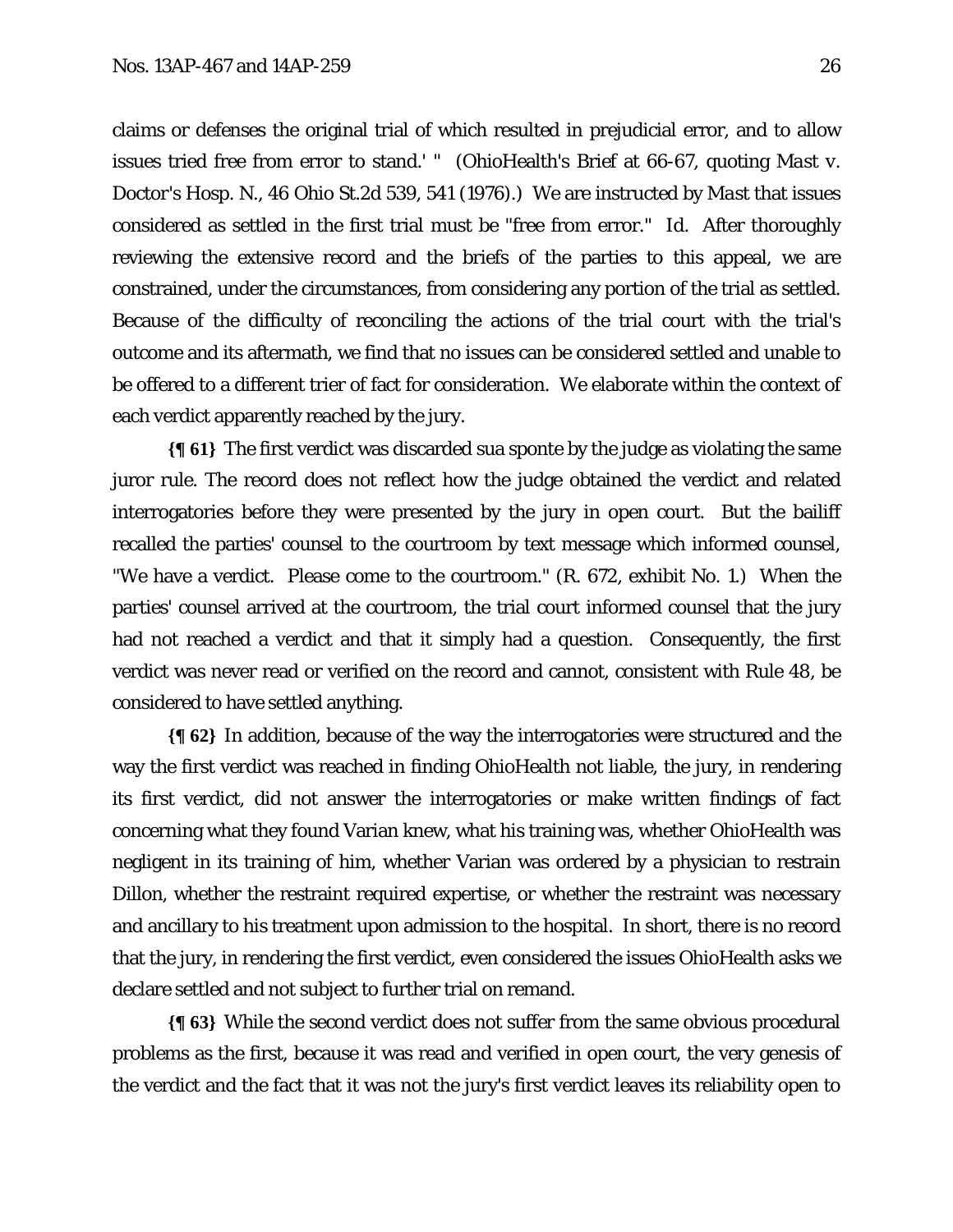question. But for the fact that the trial court erroneously discarded the first verdict, the verdict for Dillon may not have ever existed. Moreover, the second verdict came after the bailiff, upon instruction by the trial court, but without any involvement or knowledge of the parties, impermissibly (R.C. 2945.33) gave instructions to the jury off the record.

**{¶ 64}** During the post-trial hearing on May 6, 2013, when the trial court was faced with what to do with two conflicting verdicts by the same jury, the bailiff's non-verbatim testimony about the substance of her off-the-record communications with the jury shed no new light on how to sort it out. Moreover, as we do not have her exact wording, even giving fair consideration to her testimony, it is impossible to rule out the potential that the jury may have reached the second verdict because it collectively perceived it had been instructed that the first verdict was wrong. From any appearance, when a jury apparently reached a complete defense verdict, then the bailiff spoke to its members off the record; then, in a matter of hours and without hearing any additional evidence, they reached a unanimous verdict in favor of the plaintiff for nearly three million dollars, it cannot be said that any factual finding concerning such a verdict is settled and need not be considered by a future fact finder. No outcome pinned on a process lacking the requisite verification and the safeguards of transparency can be relied on as an anchor for future proceedings. Because of this, we cannot say that any part of the jury's two verdicts was "free from error," and, therefore, we cannot allow any part of either of the two verdicts to stand.

#### **2.** *Statutory Immunity*

**{¶ 65}** OhioHealth sought to argue at trial that it was entitled to immunity under R.C. 5122.34. The trial court decided in limine that OhioHealth could not present this theory at trial. It also denied OhioHealth's motion for a directed verdict on the same issue. OhioHealth now argues that the trial court erred in these decisions.

**{¶ 66}** R.C. 5122.34 confers immunity from potential criminal and civil liability upon persons involved in the involuntary hospitalization of a mental health patient for claims arising from that involuntary hospitalization. R.C. 5122.34; *see also Daniels v. State Dept. of Mental Health*, 10th Dist. No. 85AP-763 (July 31, 1986). However, "[f]or [R.C. 5122.34(A)] immunity to apply, it must first be demonstrated that the statutory scheme was followed." *Ellison v. Univ. Hosp. Mobile Crisis Team*, 108 F.Appx. 224, 227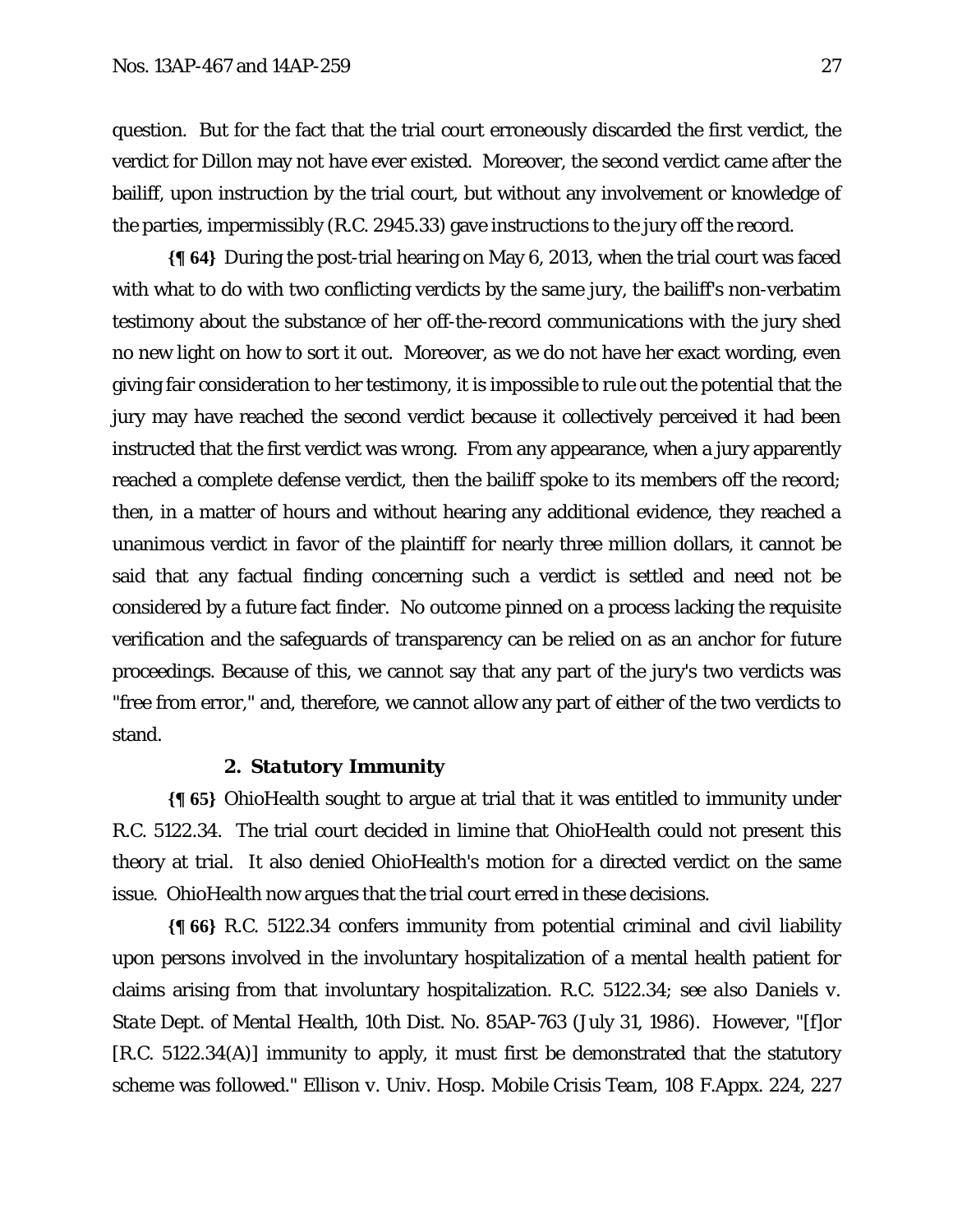(6th Cir.2004), citing *Estates of Morgan v. Fairfield Family Counseling Ctr.*, 77 Ohio St.3d 284 (1997), *superseded on other grounds by R.C. § 5122.34(B)*.

**{¶ 67}** R.C. 5122.10 mandates that, in the event of an emergency hospitalization, a "written statement shall be given to [the] hospital \* \* \* stating the circumstances under which [the] person was taken into custody and the reasons for the [custodian's]  $* * *$ belief." R.C. 5122.10. We have previously held that the failure to meet this requirement is fatal to an attempted assertion of immunity. *Barker v. Netcare Corp.*, 147 Ohio App.3d 1, 13-14 (10th Dist.2001). In *Barker*, a woman had agreed to be treated at a mental health facility on the west side of the city of Columbus. *Id.* at 5-6. However, at 3:30 in the morning, she set out on foot from the facility wearing only hospital gowns. *Id.* at 6-7. The police found her and returned her to the facility where she was involuntarily restrained. *Id.* at 8. Despite the fact that a doctor gave oral permission for the restraints, no written statement was prepared in accordance with R.C. 5122.10. *Id.* at 9-10. In *Barker*, we explained our decision that immunity did not apply as follows:

> The trial court found that appellants were not entitled to immunity, pursuant to R.C. 5122.34, since there was no written statement by the Columbus police or [the doctor who ordered Barker restrained] setting forth the basis for taking Barker into custody, as required by R.C. 5122.10. Inasmuch as appellants failed to comply with the requirements of R.C. 5122.10, the court concluded they were not entitled to immunity pursuant to R.C. 5122.34. Appellants argue that the trial court erred in this decision because they are entitled to immunity and they acted in good faith.

> "R.C. 5122.34 does not apply to immunize mental health professionals from liability in all contexts." *Estates of Morgan v. Fairfield Family Counseling Ctr.* (1977), 77 Ohio St.3d 284, 304, 673 N.E.2d 1311. The grant of immunity presupposes that affirmative action was taken under R.C. Chapter 5122. *Id.* The preparation of the written statement explaining the basis for the detention "is a requirement for the initiation of an emergency involuntary commitment. The statement ensures the existence of probable cause to support the involuntary commitment of a person who may be mentally ill and in need of court-ordered hospitalization." *In re Miller* (1992), 63 Ohio St.3d 99, 585 N.E.2d 396, paragraph one of the syllabus.

> In this instance, no written statement was prepared as required by R.C. 5122.10. While there is some evidence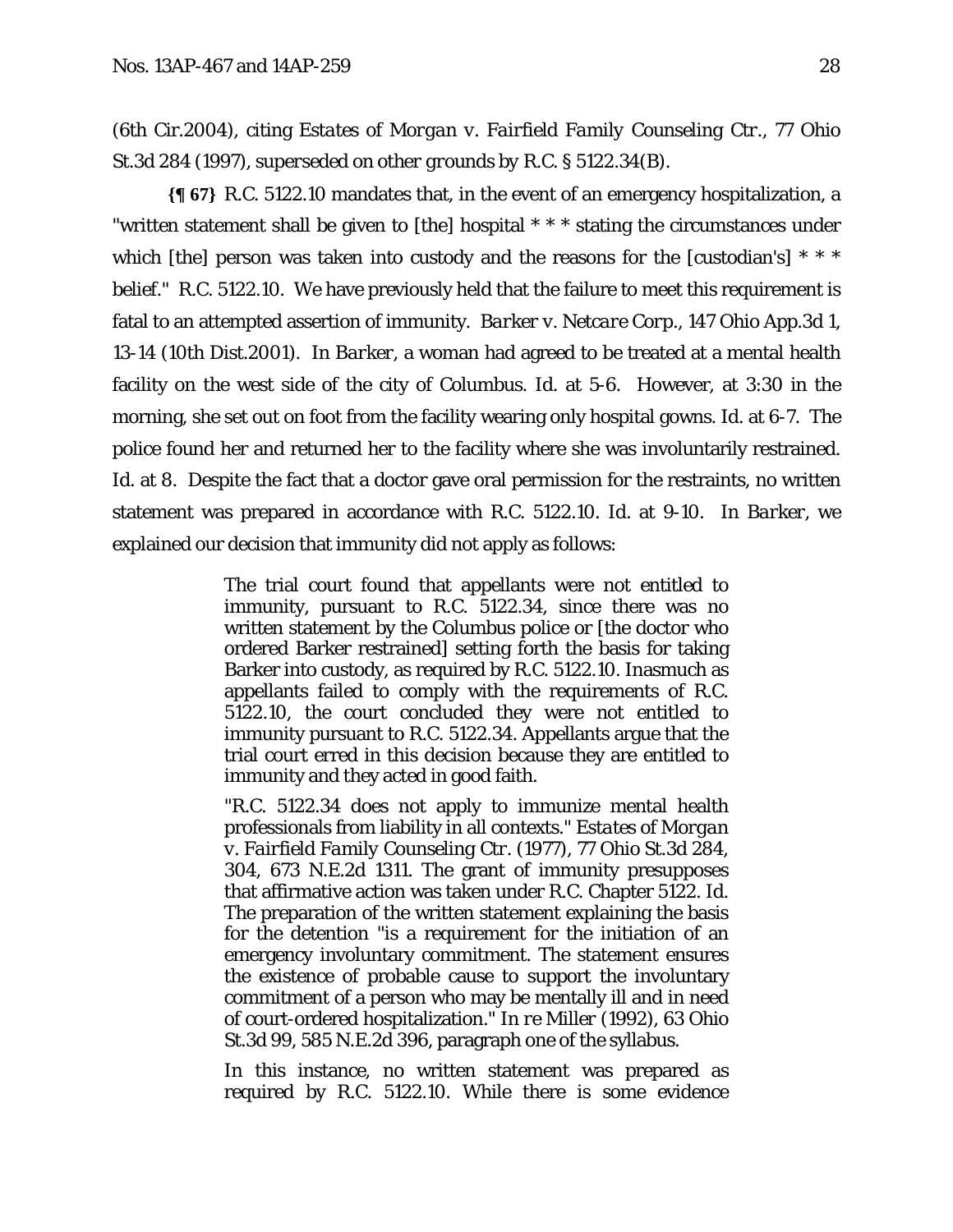appellants questioned Barker's mental health, there is no evidence appellants believed Barker was a mentally ill person subject to hospitalization by court order. Because there is no evidence appellants complied with or were proceeding pursuant to R.C. 5122.10, the trial court did not err in finding that appellants were not entitled to immunity pursuant to R.C. 5122.34.

(Footnote deleted.) *Id.* at 13-14.

**{¶ 68}** OhioHealth recognizes that the typical Application for Emergency Admission was not completed in this case but quotes a portion of the court's decision in *Barker* in arguing that no written statement is necessary. But, *Barker* stands for the proposition that a written statement must be prepared in conformity with R.C. 5122.10 for immunity to apply. *Id.* 

**{¶ 69}** Alternatively, OhioHealth argues that there is, in fact, a written statement in this case that would satisfy R.C. 5122.10, that being Dillon's hospital chart. This is not a reasonable reading of R.C. 5122.10. A chart is not "given to" the hospital by the person initiating the involuntary hospitalization as is contemplated in section R.C. 5122.10. A chart is also not a separate statement of belief regarding the involuntary hospitalization. *See* R.C. 5122.10.

**{¶ 70}** We affirm the trial court's decision to grant Dillon's motion in limine preventing OhioHealth from claiming immunity under R.C. 5122.34, since no written statement was prepared as is required by R.C. 5122.10.

### **3.** *Whether Dillon Should be Permitted to Argue, in the New Trial, That Negligence in the Intensive Care Unit (Rather Than Restraint in the Emergency Room) Caused His Injuries*

**{¶ 71}** OhioHealth argues that the trial court should have granted it a directed verdict on the issue of whether it was liable for injuries Dillon may have sustained in the Intensive Care Unit ("ICU") and that different jury instructions should have been given to take account of this issue. Additionally, OhioHealth claims that Dillon should not be permitted to argue in a new trial that OhioHealth is liable for negligence that may have occurred in the ICU.

**{¶ 72}** OhioHealth admits that Dillon did not argue that his injury resulted from ICU negligence. OhioHealth argued that, while in the ICU, Dillon injured himself. In response, Dillon suggested that, even if that were the case, the ICU staff should, perhaps,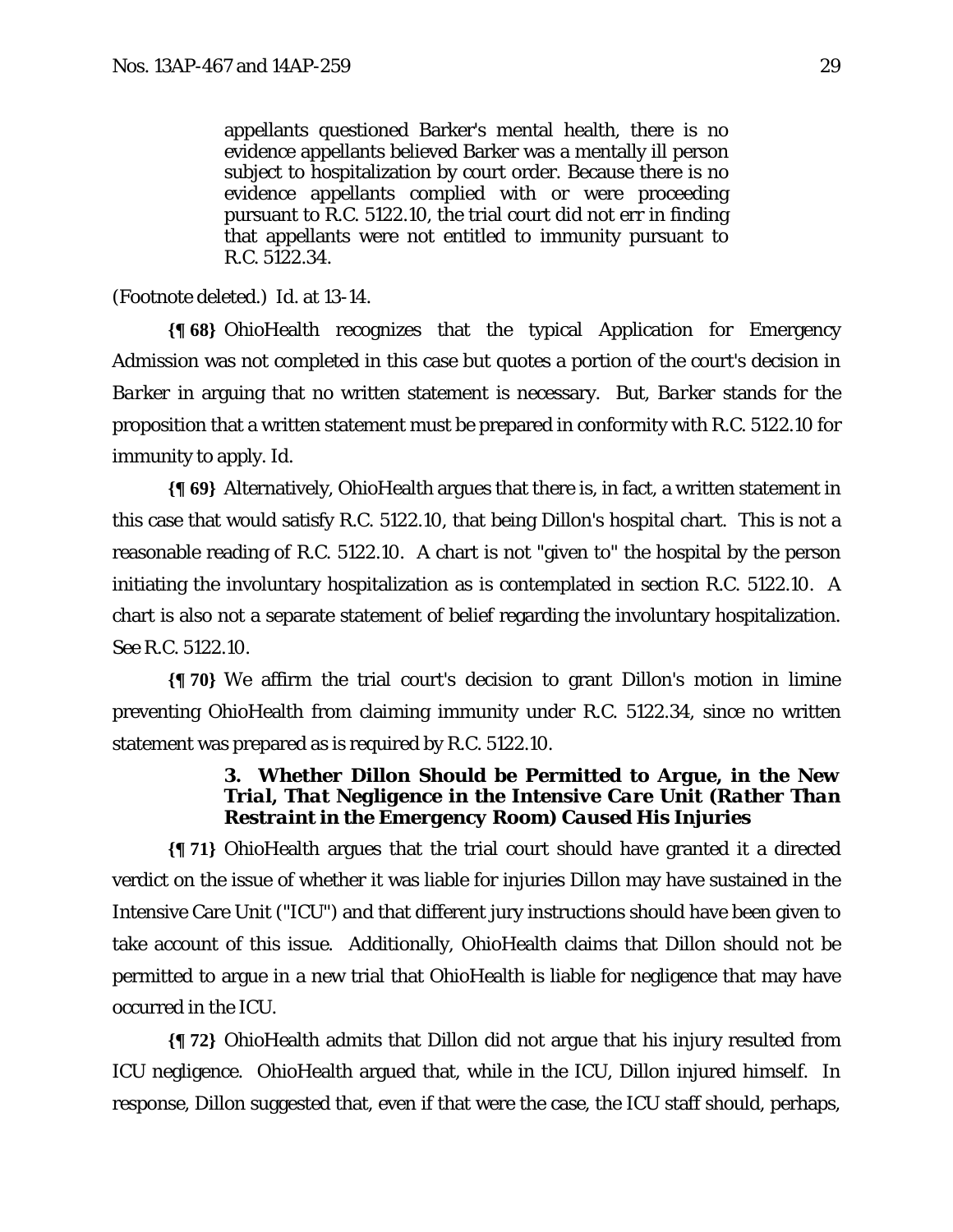-

have done a better job of ensuring he was fully restrained. In remanding this case for a new trial, we recognize that the parties may present their cases differently than in the first trial. Whether OhioHealth argues it is not negligent for its actions in the ICU is up to OhioHealth. If, because of OhioHealth's argument in the first trial, Dillon's counsel changes trial strategy in the second trial and wishes to introduce more or other evidence on the issue, OhioHealth can seek relief from the trial court. This issue is not ripe for decision at this time. *See, e.g.*, *State ex rel. Elyria Foundry Co. v. Indus. Comm.*, 82 Ohio St.3d 88, 89 (1998) ("judicial machinery should be conserved for problems which are real or present and imminent, not \* \* \* problems which are abstract or hypothetical or remote").

### **4.** *Whether the Trial Court Should, in the New Trial, Give a Different Standard of Care Instruction or Different Comparative Negligence Instruction*

**{¶ 73}** OhioHealth also asks that we order the trial court to give different jury instructions on remand. We are unable to do so because of the same ripeness deficit. *Id. a*t 89. On remand, the parties may try the case differently. The trial court may find different pretrial arguments persuasive and, without interference from us, use different jury instructions. The parties could settle the case without a trial. The question of jury instructions on remand and retrial is not ripe to be addressed on appeal.8

**{¶ 74}** For the reasons stated, we overrule OhioHealth's fifth assignment of error except to the extent that some issues raised thereunder are unripe for review. In remanding this case to the trial court for retrial, we decline to limit any issues for trial as having been decided by a previous trier of fact; we affirm the trial court's ruling in limine on OhioHealth's assertion of immunity pursuant to R.C. 5122.34; we decline to limit the presentation of evidence on whether OhioHealth was negligent in its treatment of Dillon in the ICU, finding it not to be ripe for review; and we decline, again for reasons of ripeness, to advise the parties of proper jury instructions in the retrial of this case.

<sup>8</sup> In its response brief, OhioHealth argues, for the first time before this court, that a rebuttal witness should not have been excluded by the trial court. Not only was this not part of an assignment of error in OhioHealth's brief as contemplated by App.R. 12(A)(2) and 16(A)(3) and (4), it is also unripe. *See Elyria Foundry* at 89. We decline to consider this argument.